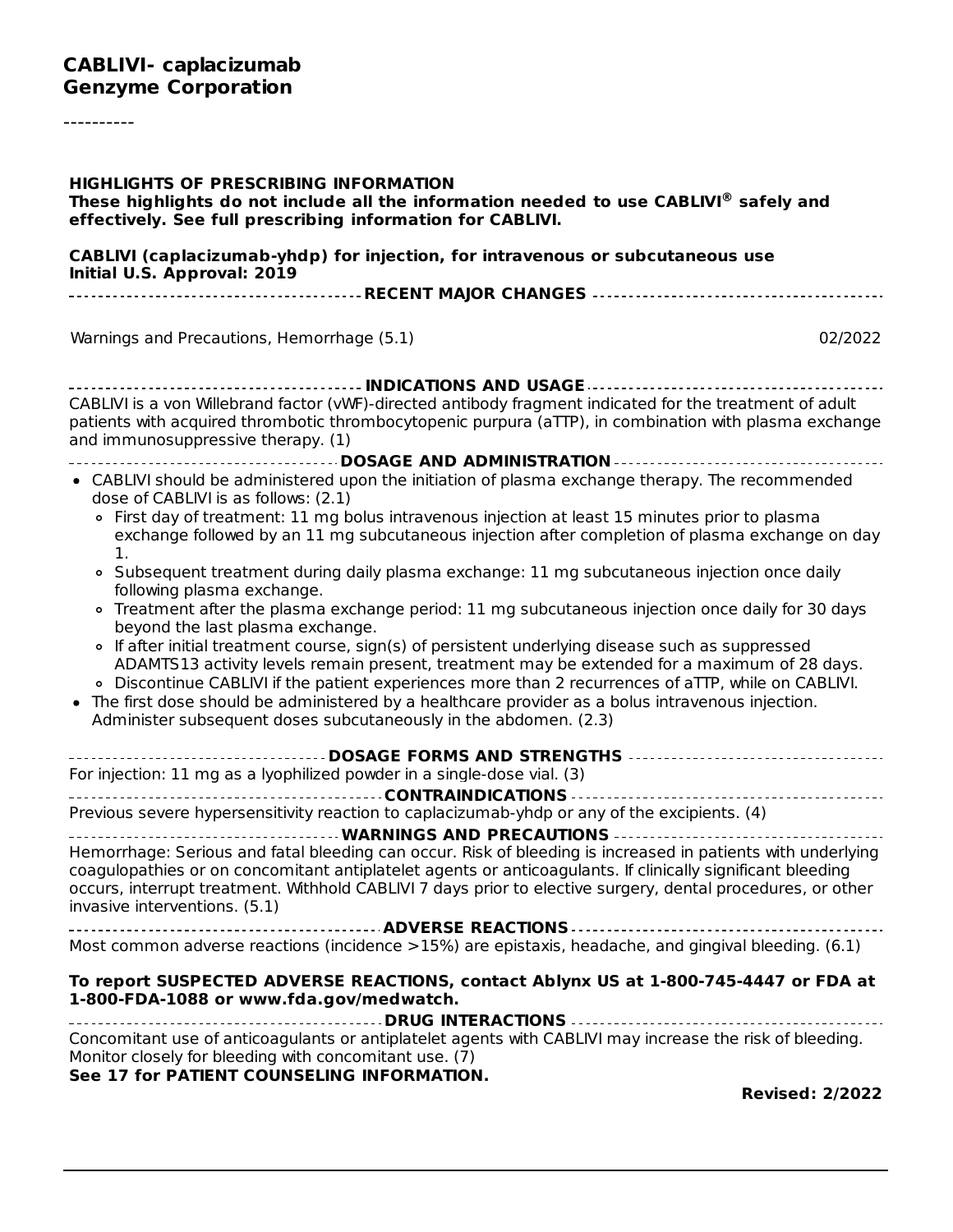#### **FULL PRESCRIBING INFORMATION: CONTENTS\***

### **1 INDICATIONS AND USAGE**

#### **2 DOSAGE AND ADMINISTRATION**

- 2.1 Recommended Dose and Schedules
- 2.2 Discontinuation for Surgery and Other Interventions
- 2.3 Reconstitution and Administration Instructions

## **3 DOSAGE FORMS AND STRENGTHS**

## **4 CONTRAINDICATIONS**

## **5 WARNINGS AND PRECAUTIONS**

5.1 Hemorrhage

## **6 ADVERSE REACTIONS**

- 6.1 Clinical Trials Experience
- 6.2 Immunogenicity

## **6.3 Postmarketing Experience**

**7 DRUG INTERACTIONS**

## **8 USE IN SPECIFIC POPULATIONS**

- 8.1 Pregnancy
- 8.2 Lactation
- 8.4 Pediatric Use
- 8.5 Geriatric Use
- 8.6 Hepatic Impairment

## **10 OVERDOSAGE**

## **11 DESCRIPTION**

## **12 CLINICAL PHARMACOLOGY**

- 12.1 Mechanism of Action
- 12.2 Pharmacodynamics
- 12.3 Pharmacokinetics

## **13 NONCLINICAL TOXICOLOGY**

13.1 Carcinogenesis, Mutagenesis, Impairment of Fertility

### **14 CLINICAL STUDIES**

## **16 HOW SUPPLIED/STORAGE AND HANDLING**

- 16.1 How Supplied
- 16.2 Storage

### **17 PATIENT COUNSELING INFORMATION**

 $\ast$  Sections or subsections omitted from the full prescribing information are not listed.

## **FULL PRESCRIBING INFORMATION**

## **1 INDICATIONS AND USAGE**

CABLIVI is indicated for the treatment of adult patients with acquired thrombotic thrombocytopenic purpura (aTTP), in combination with plasma exchange and immunosuppressive therapy.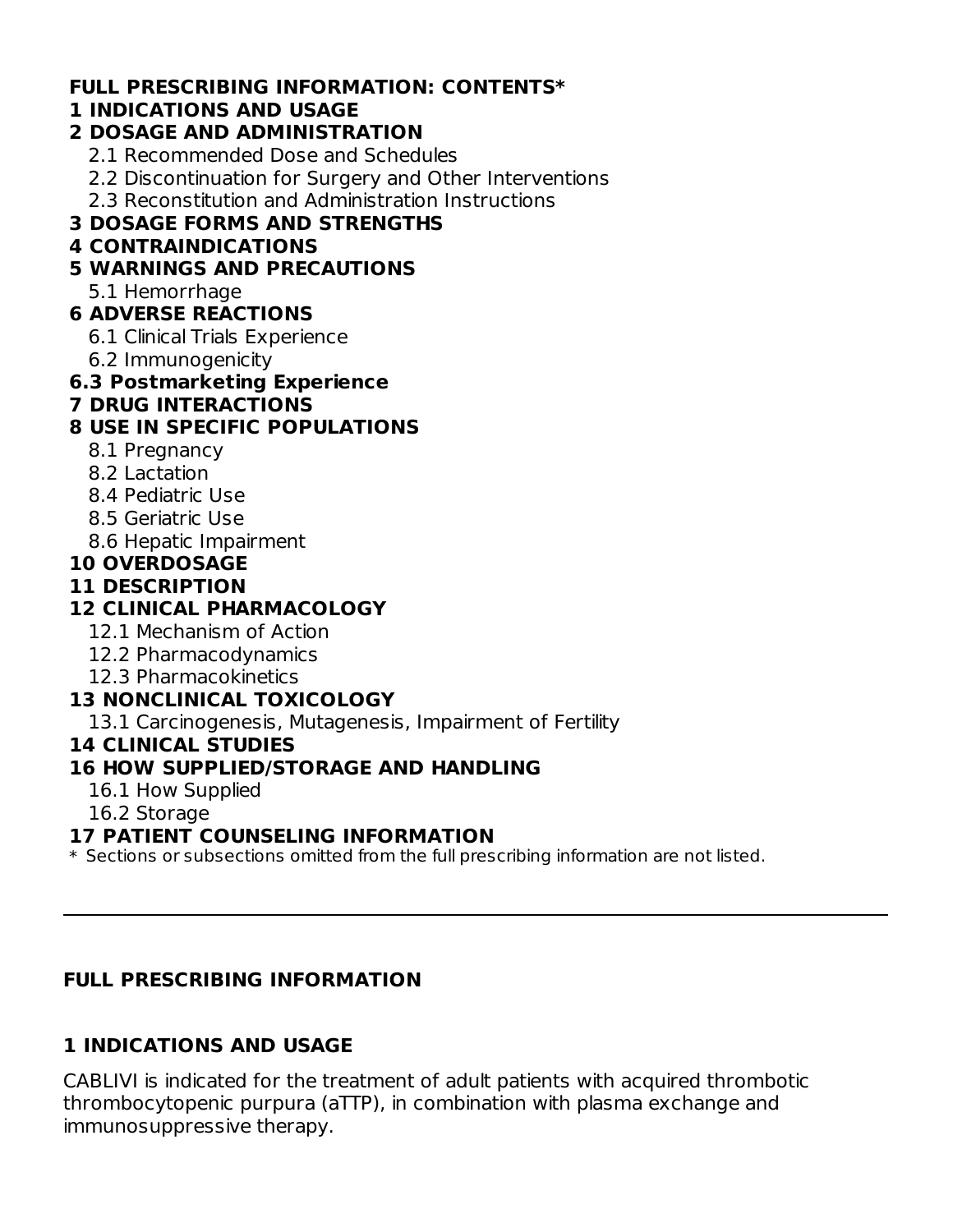## **2 DOSAGE AND ADMINISTRATION**

# **2.1 Recommended Dose and Schedules**

CABLIVI should be administered upon initiation of plasma exchange therapy. The recommended dose of CABLIVI is as follows:

- First day of treatment: 11 mg bolus intravenous injection at least 15 minutes prior to plasma exchange followed by an 11 mg subcutaneous injection after completion of plasma exchange on day 1.
- Subsequent days of treatment during daily plasma exchange: 11 mg subcutaneous injection once daily following plasma exchange.
- Treatment after plasma exchange period: 11 mg subcutaneous injection once daily continuing for 30 days following the last daily plasma exchange. If after initial treatment course, sign(s) of persistent underlying disease such as suppressed ADAMTS13 activity levels remain present, treatment may be extended for a maximum of 28 days.

Discontinue CABLIVI if the patient experiences more than 2 recurrences of aTTP, while on CABLIVI.

Avoid concomitant use of antiplatelet agents or anticoagulants [see Warnings and Precautions (5.1)].

### Missed Dose

If a dose of CABLIVI is missed during the plasma exchange period, it should be given as soon as possible. If a dose of CABLIVI is missed after the plasma exchange period, it can be administered within 12 hours of the scheduled time of administration. Beyond 12 hours, the missed dose should be skipped and the next daily dose administered according to the usual dosing schedule.

## **2.2 Discontinuation for Surgery and Other Interventions**

Withhold CABLIVI treatment 7 days prior to elective surgery, dental procedures, or other invasive interventions [see Warnings and Precautions (5.1)].

## **2.3 Reconstitution and Administration Instructions**

The first dose of CABLIVI should be administered by a healthcare provider as a bolus intravenous injection. Administer subsequent doses subcutaneously in the abdomen. Avoid injections around the navel. Do not administer consecutive injections in the same abdominal quadrant.

Patients or caregivers may inject CABLIVI subcutaneously after proper training on the preparation and administration of CABLIVI, including aseptic technique [see Instructions for Use].

- Ensure the CABLIVI vial and diluent syringe are at room temperature.
- Reconstitute CABLIVI before administration using the provided syringe containing 1 mL Sterile Water for Injection, USP, to yield an 11 mg/mL single-dose solution.
- Using aseptic technique throughout the preparation of the solution, attach the vial adapter to the vial containing CABLIVI.
- Remove the plastic cap from the syringe and attach it to the vial adapter by twisting it clockwise until it cannot twist any further.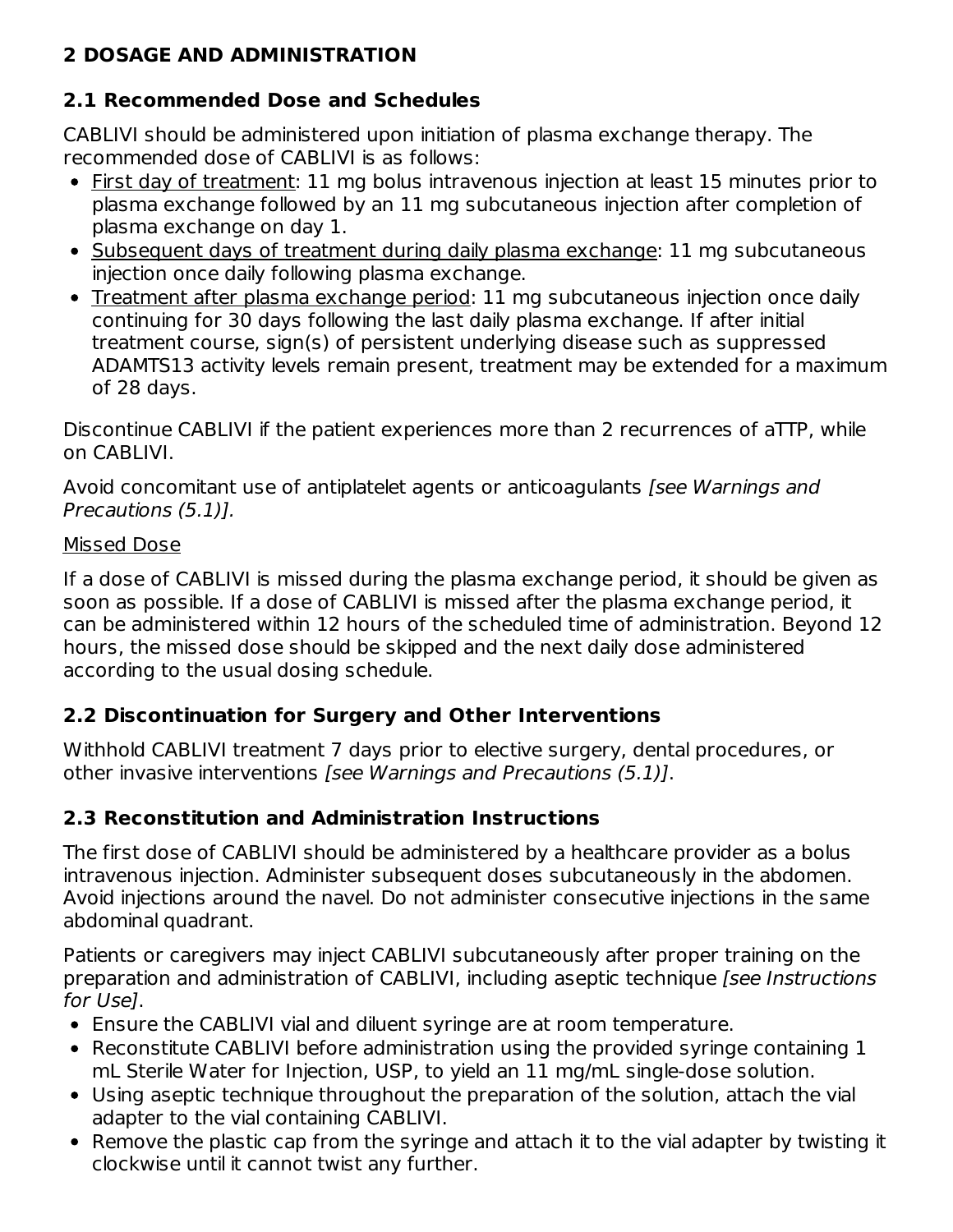- Slowly push the syringe plunger down until the syringe is empty. Do not remove the syringe from the vial adapter.
- Gently swirl the vial until the cake or powder is completely dissolved. Do not shake.
- Visually inspect that the reconstituted solution is clear and colorless.
- Withdraw all of the clear, colorless reconstituted solution from the vial into the syringe. Label the CABLIVI syringe.
- Administer the full amount of reconstituted solution.
- For the initial intravenous injection, if using an intravenous line, the glass syringe should be connected to a standard Luer lock (and not a needleless connector) and flushed with either 0.9% Sodium Chloride Injection, USP, or 5% Dextrose Injection, USP.
- Use the CABLIVI solution immediately. If not, use CABLIVI within 4 hours after reconstitution when stored in the refrigerator at 2°C to 8°C (36°F to 46°F).

# **3 DOSAGE FORMS AND STRENGTHS**

For injection: 11 mg as a white lyophilized powder in a single-dose vial.

## **4 CONTRAINDICATIONS**

CABLIVI is contraindicated in patients with a previous severe hypersensitivity reaction to caplacizumab-yhdp or to any of the excipients. Hypersensitivity reactions have included urticaria [see Adverse Reactions (6.1)].

# **5 WARNINGS AND PRECAUTIONS**

## **5.1 Hemorrhage**

CABLIVI increases the risk of bleeding [see Adverse Reactions (6.1)].

In clinical studies, severe bleeding adverse reactions of epistaxis, gingival bleeding, upper gastrointestinal hemorrhage, and metrorrhagia were each reported in 1% of subjects. Overall, bleeding events occurred in approximately 58% of patients on CABLIVI versus 43% of patients on placebo.

In the postmarketing setting, cases of life-threatening and fatal bleeding were reported in patients receiving CABLIVI.

The risk of bleeding is increased in patients with underlying coagulopathies (e.g. hemophilia, other coagulation factor deficiencies). It is also increased with concomitant use of CABLIVI with drugs affecting hemostasis and coagulation [see Drug Interactions (7) and Clinical Pharmacology (12.3)].

Avoid concomitant use of CABLIVI with antiplatelet agents or anticoagulants. Interrupt use of CABLIVI if clinically significant bleeding occurs. If needed, von Willebrand factor concentrate may be administered to rapidly correct hemostasis. If CABLIVI is restarted, monitor closely for signs of bleeding.

Withhold CABLIVI for 7 days prior to elective surgery, dental procedures or other invasive interventions. If emergency surgery is needed, the use of von Willebrand factor concentrate may be considered to correct hemostasis. After the risk of surgical bleeding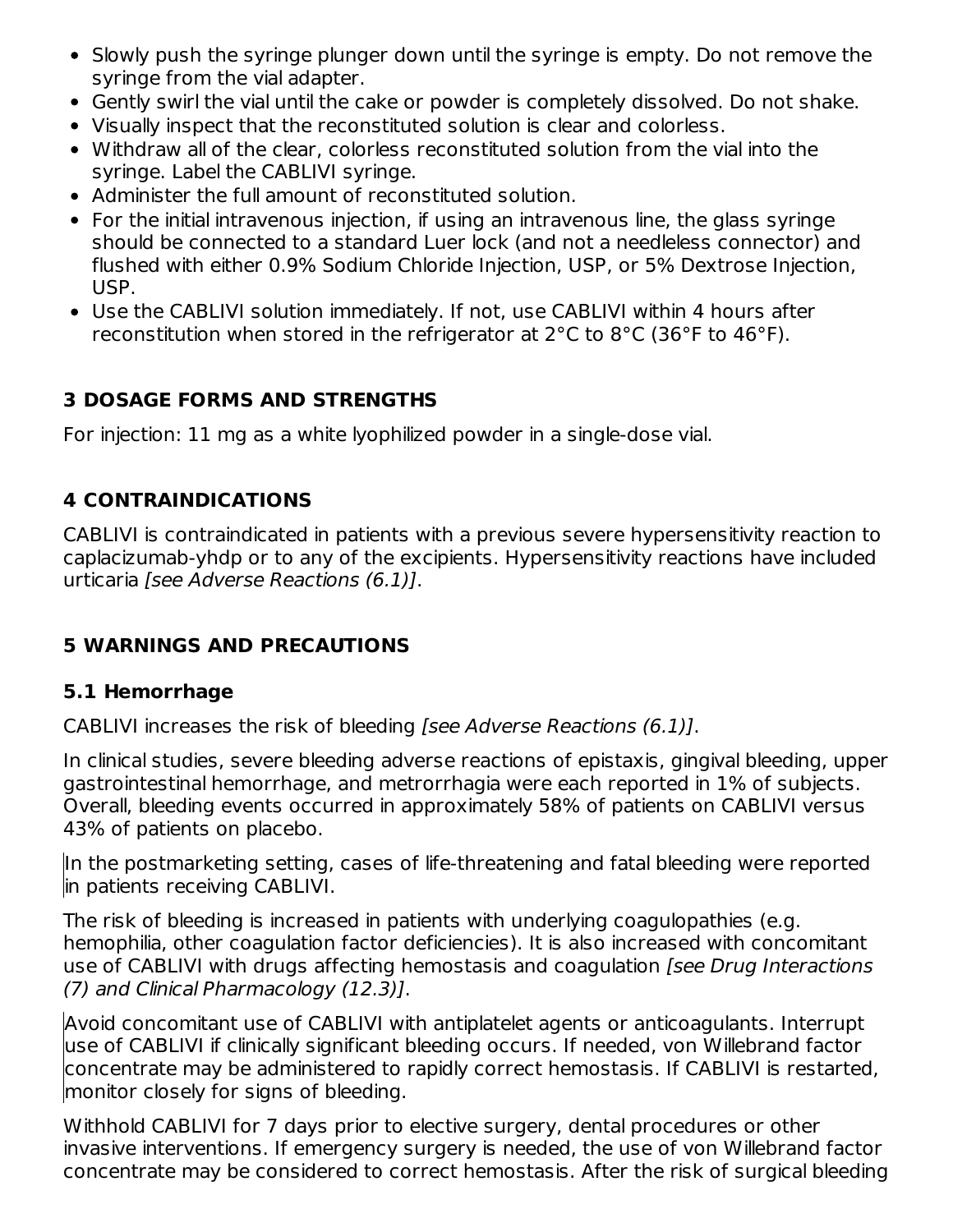has resolved, and CABLIVI is resumed, monitor closely for signs of bleeding.

## **6 ADVERSE REACTIONS**

The following clinically significant adverse reactions are also discussed in other sections of the labeling:

• Hemorrhage [see Warnings and Precautions (5.1)]

### **6.1 Clinical Trials Experience**

Because clinical trials are conducted under widely varying conditions, adverse reaction rates observed in the clinical trials of a drug cannot be directly compared to rates in the clinical trials of another drug and may not reflect the rates observed in practice.

The safety of CABLIVI was evaluated in two placebo-controlled clinical studies (HERCULES, in which 71 patients received CABLIVI; and TITAN, in which 35 patients received CABLIVI). The data described below and in the Warnings and Precautions reflect exposure to CABLIVI during the blinded periods of both studies, which include 106 patients with aTTP who received at least one dose, age 18 to 79 years, of whom 69% were female and 73% were White. The median treatment duration with CABLIVI was 35 days (range 1–77 days).

The most frequently reported adverse reactions (>15%) were epistaxis, headache and gingival bleeding. Seven patients (7%) in the CABLIVI group experienced an adverse reaction leading to study drug discontinuation. None of the adverse reactions leading to discontinuation were observed in more than 1% of patients.

Among 106 patients treated with CABLIVI during the TITAN and HERCULES studies, serious bleeding adverse reactions reported in  $\geq$ 2% patients included epistaxis (4%) and subarachnoid hemorrhage (2%).

Adverse reactions that occurred in ≥2% of patients treated with CABLIVI and more frequently than in those treated with placebo across the pooled data from the two trials are summarized in Table 1. Urticaria was seen during plasma exchange.

#### **Table 1: Adverse Reactions in ≥2% of Patients Treated with CABLIVI and More Frequent than Placebo During the Blinded Periods of aTTP Studies (HERCULES and TITAN)**

| <b>Adverse Reaction by</b><br><b>Body System</b>            | <b>CABLIVI</b><br>$(N=106)$<br>$n$ (%) | <b>Placebo</b><br>$(N=110)$<br>n(%) |  |  |  |
|-------------------------------------------------------------|----------------------------------------|-------------------------------------|--|--|--|
| <b>Gastrointestinal disorders</b>                           |                                        |                                     |  |  |  |
| Gingival bleeding                                           | 17 (16)                                | 3(3)                                |  |  |  |
| Rectal hemorrhage                                           | 4(4)                                   | 0(0)                                |  |  |  |
| Abdominal wall hematoma                                     | 3(3)                                   | 1(1)                                |  |  |  |
| <b>General disorders and administration site conditions</b> |                                        |                                     |  |  |  |
| Fatigue                                                     | 16 (15)                                | 10(9)                               |  |  |  |
| Pyrexia                                                     | 14 (13)                                | 12(11)                              |  |  |  |
| Injection site hemorrhage                                   | 6(6)                                   | 1(1)                                |  |  |  |
| Catheter site hemorrhage                                    | 6 (6)                                  | 5(5)                                |  |  |  |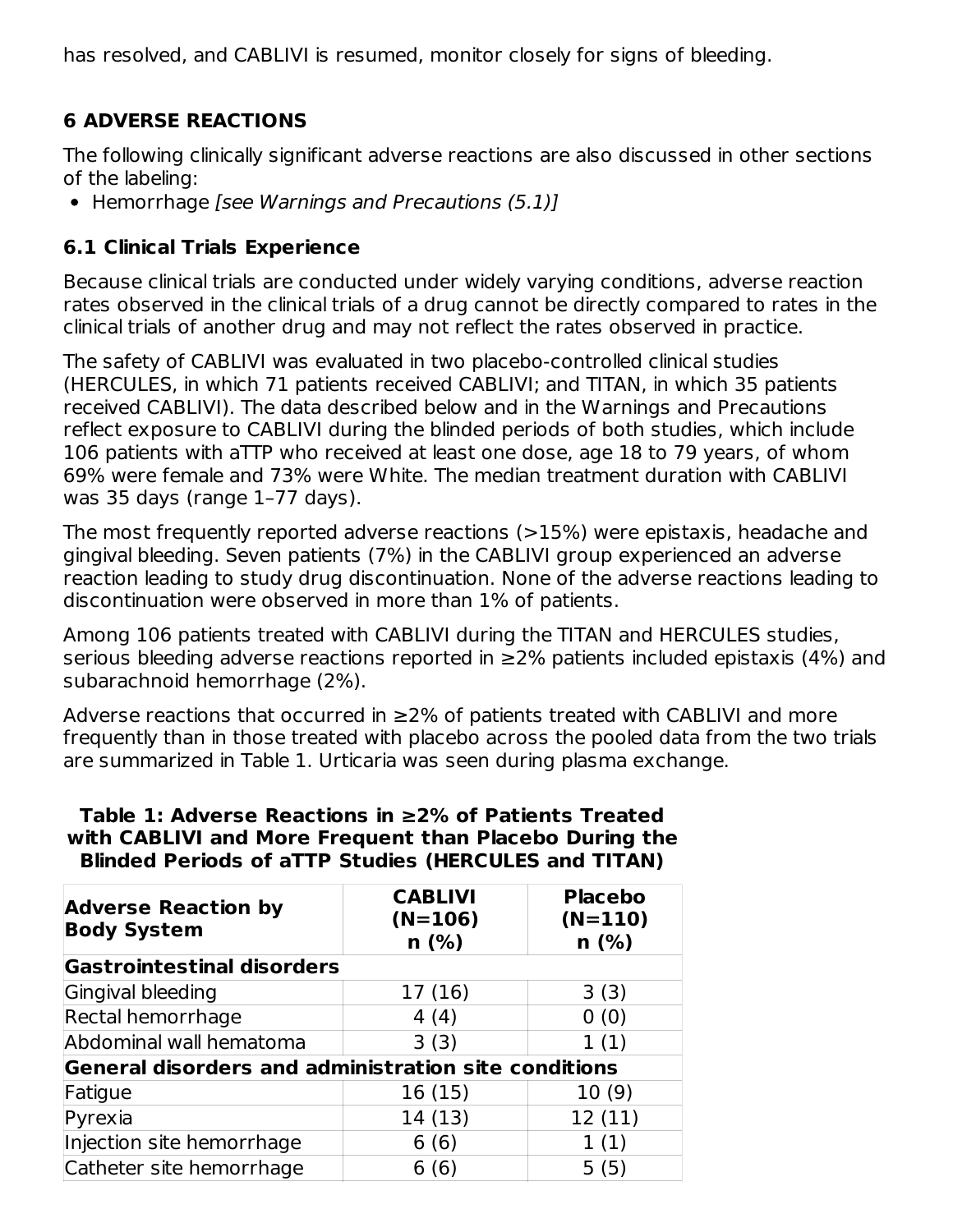| Injection site pruritus                                | 3(3)    | 0(0)   |  |  |  |
|--------------------------------------------------------|---------|--------|--|--|--|
| Musculoskeletal and connective tissue disorders        |         |        |  |  |  |
| Back pain                                              | 7(7)    | 4 (4)  |  |  |  |
| Myalgia                                                | 6(6)    | 2(2)   |  |  |  |
| Nervous system disorders                               |         |        |  |  |  |
| Headache                                               | 22(21)  | 15(14) |  |  |  |
| Paresthesia                                            | 13 (12) | 11(10) |  |  |  |
| <b>Renal and urinary disorders</b>                     |         |        |  |  |  |
| Urinary tract infection                                | 6(6)    | 4 (4)  |  |  |  |
| Hematuria                                              | 4(4)    | 3(3)   |  |  |  |
| <b>Reproductive system and breast disorders</b>        |         |        |  |  |  |
| Vaginal hemorrhage                                     | 5(5)    | 2(2)   |  |  |  |
| Menorrhagia                                            | 4(4)    | 1(1)   |  |  |  |
| <b>Respiratory, thoracic and mediastinal disorders</b> |         |        |  |  |  |
| Epistaxis                                              | 31 (29) | 6(6)   |  |  |  |
| Dyspnea                                                | 10(9)   | 5(5)   |  |  |  |
| <b>Skin and subcutaneous tissue disorders</b>          |         |        |  |  |  |
| Urticaria                                              | 15 (14) | 7 (6)  |  |  |  |

### **6.2 Immunogenicity**

As with all therapeutic proteins, there is potential for immunogenicity. The detection of antibody formation is highly dependent on the sensitivity and specificity of the assay. Additionally, the observed incidence of antibody (including neutralizing antibody) positivity in an assay may be influenced by several factors including assay methodology, sample handling, timing of sample collection, concomitant medications, and underlying disease. For these reasons, comparison of the incidence of antibodies to caplacizumabyhdp in the studies described below, with the incidence of antibodies in other studies, or to other products, may be misleading.

The prevalence of pre-existing antibodies binding to caplacizumab-yhdp observed during clinical studies and during evaluation of commercially available human samples varied between 4% and 63%. In aTTP patients, pre-existing antibodies can be produced by the patient or can originate from donor plasma during plasma exchange. No clinically apparent impact of these pre-existing antibodies on clinical efficacy or safety was found. Treatment-emergent anti-drug antibodies (TE ADA) against caplacizumab-yhdp were detected in 3% of patients treated with CABLIVI in the HERCULES study. In the HERCULES study, TE ADA were further characterized as having neutralizing potential. There was no clinically apparent impact on clinical efficacy or safety [see Clinical Pharmacology (12.3)].

### **6.3 Postmarketing Experience**

The following adverse reactions have been identified during postapproval use of CABLIVI. Because these reactions are reported voluntarily from a population of uncertain size, it is not always possible to reliably estimate their frequency or establish a causal relationship to caplacizumab-yhdp exposure.

General disorders and administration site conditions: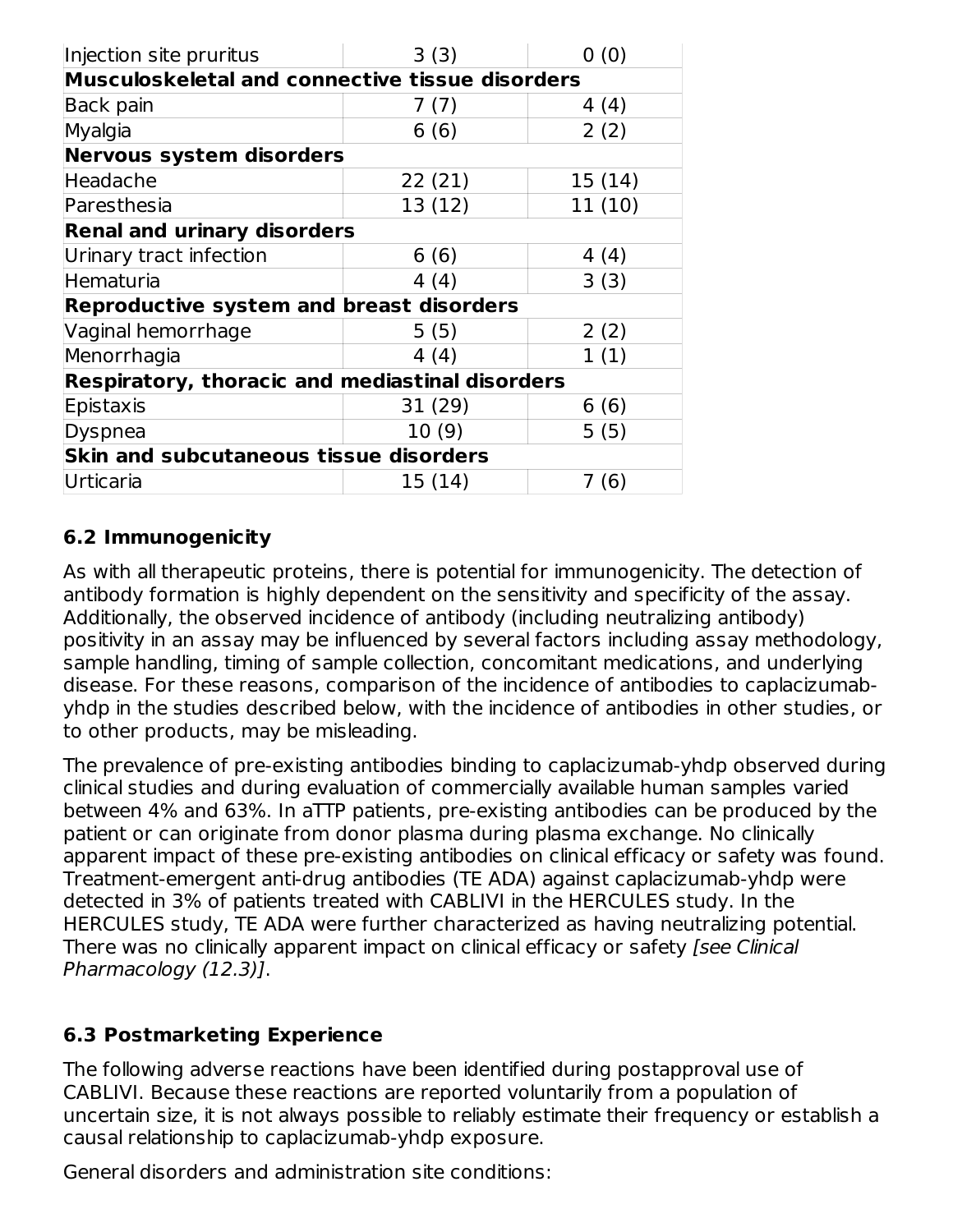• injection site erythema

### **7 DRUG INTERACTIONS**

#### Concomitant Use of Anticoagulants or Antiplatelet Agents

Concomitant use of CABLIVI with any anticoagulant or antiplatelet agent may increase the risk of bleeding. Avoid concomitant use when possible. Assess and monitor closely for bleeding with concomitant use [see Warnings and Precautions (5.1) and Clinical Pharmacology (12.3)].

## **8 USE IN SPECIFIC POPULATIONS**

### **8.1 Pregnancy**

#### Risk Summary

There are no available data on CABLIVI use in pregnant women to inform a drugassociated risk of major birth defects and miscarriage. However, there are potential risks of hemorrhage in the mother and fetus associated with use of CABLIVI (see Clinical Considerations). In animal reproduction studies, there was no evidence of adverse developmental outcomes with intramuscular administration of caplacizumab-yhdp during organogenesis in guinea pigs at exposures approximately 30 times the AUC in humans at the recommended subcutaneous injection dose of 11 mg (see Data).

All pregnancies have a background risk of birth defect, loss, or other adverse outcomes. The background rate of major birth defects and miscarriage in the indicated population is unknown. In the U.S. general population, the estimated background rate of major birth defects and miscarriage in clinically recognized pregnancies is 2% to 4% and 15% to 20%, respectively.

#### Clinical Considerations

Fetal/neonatal adverse reactions

CABLIVI may increase the risk of bleeding in the fetus and neonate. Monitor neonates for bleeding [see Warnings and Precautions (5.1)].

Maternal adverse reactions

All patients receiving CABLIVI, including pregnant women, are at risk for bleeding. Pregnant women receiving CABLIVI should be carefully monitored for evidence of excessive bleeding [see Warnings and Precautions (5.1)].

#### Data

#### Animal data

Two separate reproduction studies were conducted in pregnant guinea pigs with administration of caplacizumab-yhdp during the organogenesis period.

In an embryo-fetal development study, caplacizumab-yhdp was administered intramuscularly at doses up to 20 mg/kg/day from gestational day (GD) 6 to GD 41 in guinea pigs. No maternal toxicity or adverse developmental outcomes were observed.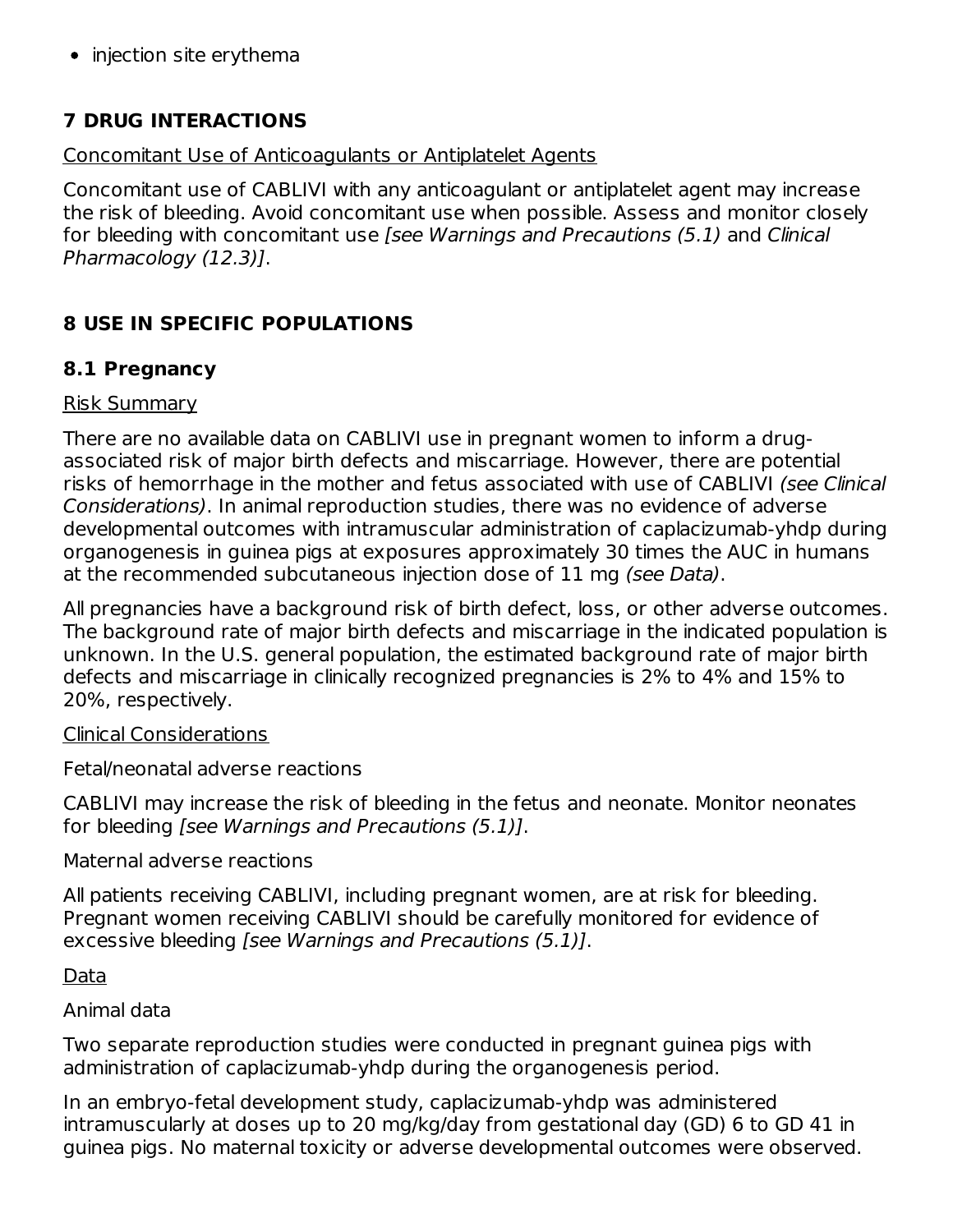In a toxicokinetic study assessing the exposure of caplacizumab-yhdp in the dams and fetuses, caplacizumab-yhdp was administered once daily to female guinea pigs at doses up to 40 mg/kg/day (corresponding to a drug exposure of approximately 30 times the AUC in humans at the recommended dose of 11 mg) by intramuscular injection from GD 6 to GD 41 or GD 61. Exposure to caplacizumab-yhdp was observed in the dams and fetuses, with no effects on embryo-fetal development.

## **8.2 Lactation**

#### Risk Summary

There is no information regarding the presence of caplacizumab-yhdp in human milk, the effects on the breastfed child or the effects on milk production.

The developmental and health benefits of breastfeeding should be considered along with the mother's clinical need for CABLIVI and any potential adverse effects on the breastfed child from CABLIVI, or from the underlying maternal condition.

### **8.4 Pediatric Use**

The safety and effectiveness of CABLIVI in pediatric patients have not been established.

### **8.5 Geriatric Use**

Clinical studies of CABLIVI did not include sufficient numbers of subjects aged 65 and over to determine whether they respond differently from younger subjects.

### **8.6 Hepatic Impairment**

No formal studies with CABLIVI have been conducted in patients with severe acute or chronic hepatic impairment and no data regarding the use of CABLIVI in these populations are available. Due to a potential increased risk of bleeding, use of CABLIVI in patients with severe hepatic impairment requires close monitoring for bleeding [see Warnings and Precautions (5.1)].

## **10 OVERDOSAGE**

In case of overdose, based on the pharmacological action of CABLIVI, there is the potential for an increased risk of bleeding [see Warnings and Precautions (5.1)]. Close monitoring for signs and symptoms of bleeding is recommended. If needed, the use of von Willebrand factor concentrate could be considered to correct hemostasis.

## **11 DESCRIPTION**

Caplacizumab-yhdp is a von Willebrand factor (vWF)-directed antibody fragment that consists of two identical humanized building blocks, linked by a three-alanine linker. Caplacizumab-yhdp is produced in Escherichia coli by recombinant DNA technology and has an approximate molecular weight of 28 kDa.

CABLIVI (caplacizumab-yhdp) for injection is a sterile, white, preservative-free, lyophilized powder. Each single-dose vial delivers 11 mg caplacizumab-yhdp, anhydrous citric acid (0.18 mg), polysorbate 80 (0.10 mg), sucrose (62 mg), and trisodium citrate dihydrate (4.91 mg). After reconstitution with 1 mL of Sterile Water for Injection, USP, the final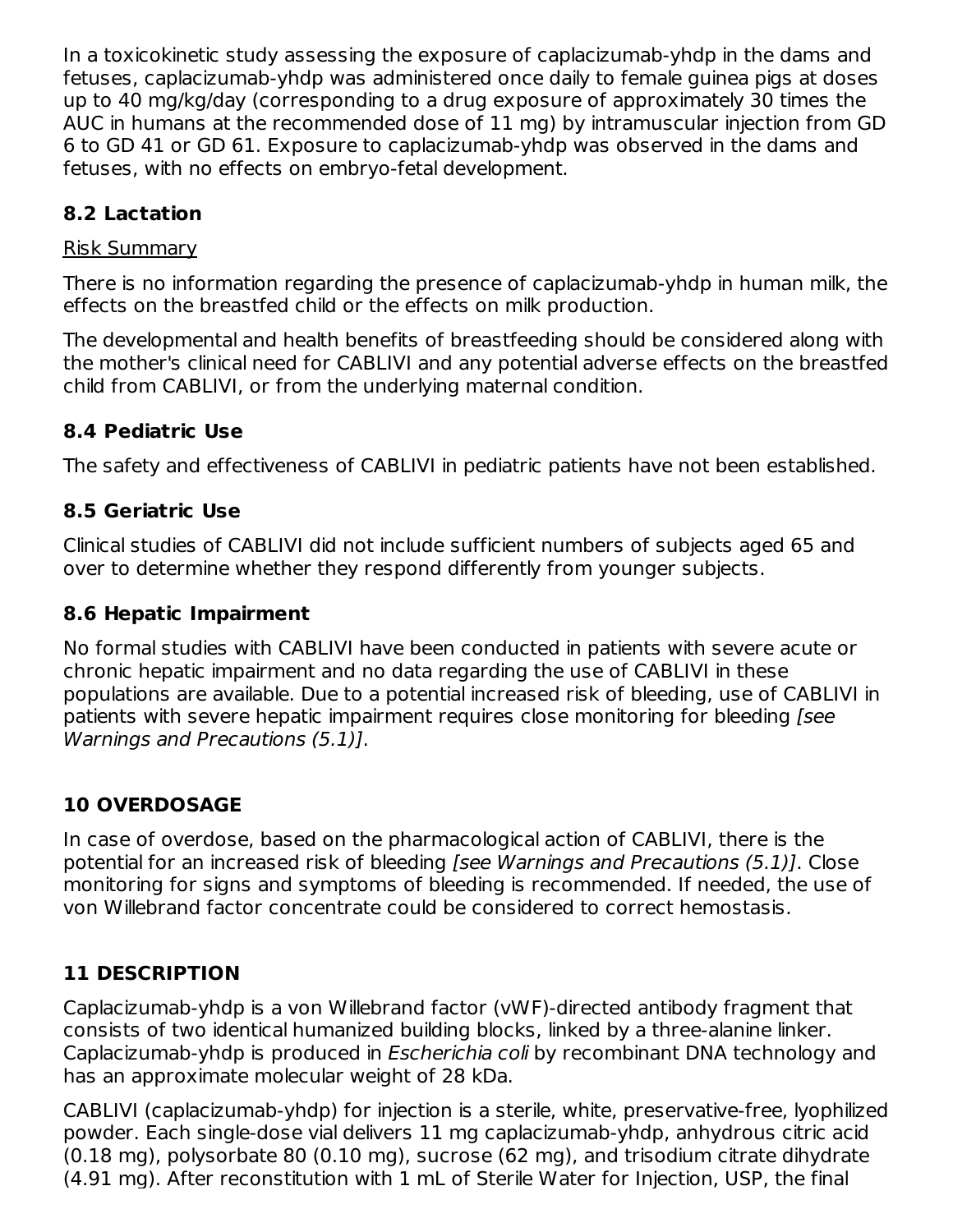# **12 CLINICAL PHARMACOLOGY**

## **12.1 Mechanism of Action**

Caplacizumab-yhdp targets the A1-domain of vWF, and inhibits the interaction between vWF and platelets, thereby reducing both vWF-mediated platelet adhesion and platelet consumption.

## **12.2 Pharmacodynamics**

Ristocetin cofactor (RICO) activity was used to assess vWF activity. Subcutaneous doses of caplacizumab-yhdp at greater than or equal to the approved recommended dosage to healthy subjects and patients with aTTP decreased RICO activity levels to below 20% approximately 4 hours post-dose. RICO activity returned to baseline values within 7 days of drug discontinuation.

Caplacizumab-yhdp decreased vWF antigen and factor VIII:C levels. These reductions were transient and returned to baseline upon cessation of treatment.

## **12.3 Pharmacokinetics**

Caplacizumab-yhdp pharmacokinetics depends on the expression of the target vWF and are not dose proportional. Higher levels of vWF antigen increase the fraction of drugtarget complex retained in the circulation. Steady-state was reached following the first administration of CABLIVI in healthy subjects, with minimal accumulation. Following a single subcutaneous dose of 10 mg caplacizumab-yhdp to healthy subjects the mean (CV%) peak concentration (C $_{\rm max}$ ) was 528 (20%) ng/mL and AUC $_{\rm 0-24}$  was 7951 (16%). Following subcutaneous dosing of 10 mg caplacizumab-yhdp daily for 14 days to healthy subjects, the mean (CV%) C<sub>max</sub> was 348 (30%) ng/mL and AUC<sub>0-τ</sub> was 6808 (26%) hr∙ng/mL.

#### Absorption

The bioavailability of subcutaneous caplacizumab-yhdp is approximately 90%.

The maximum concentration was observed 6 to 7 hours after subcutaneous dosing of 10 mg caplacizumab-yhdp once daily in healthy subjects.

### **Distribution**

Caplacizumab-yhdp central volume of distribution is 6.33 L in patients with aTTP.

### Elimination

The half-life of caplacizumab-yhdp is concentration and target-level dependent.

### Metabolism

The available data suggest target-bound caplacizumab-yhdp is metabolized within the liver. Because caplacizumab-yhdp is a monoclonal antibody fragment, it is expected to be catabolized by various proteolytic enzymes.

### Excretion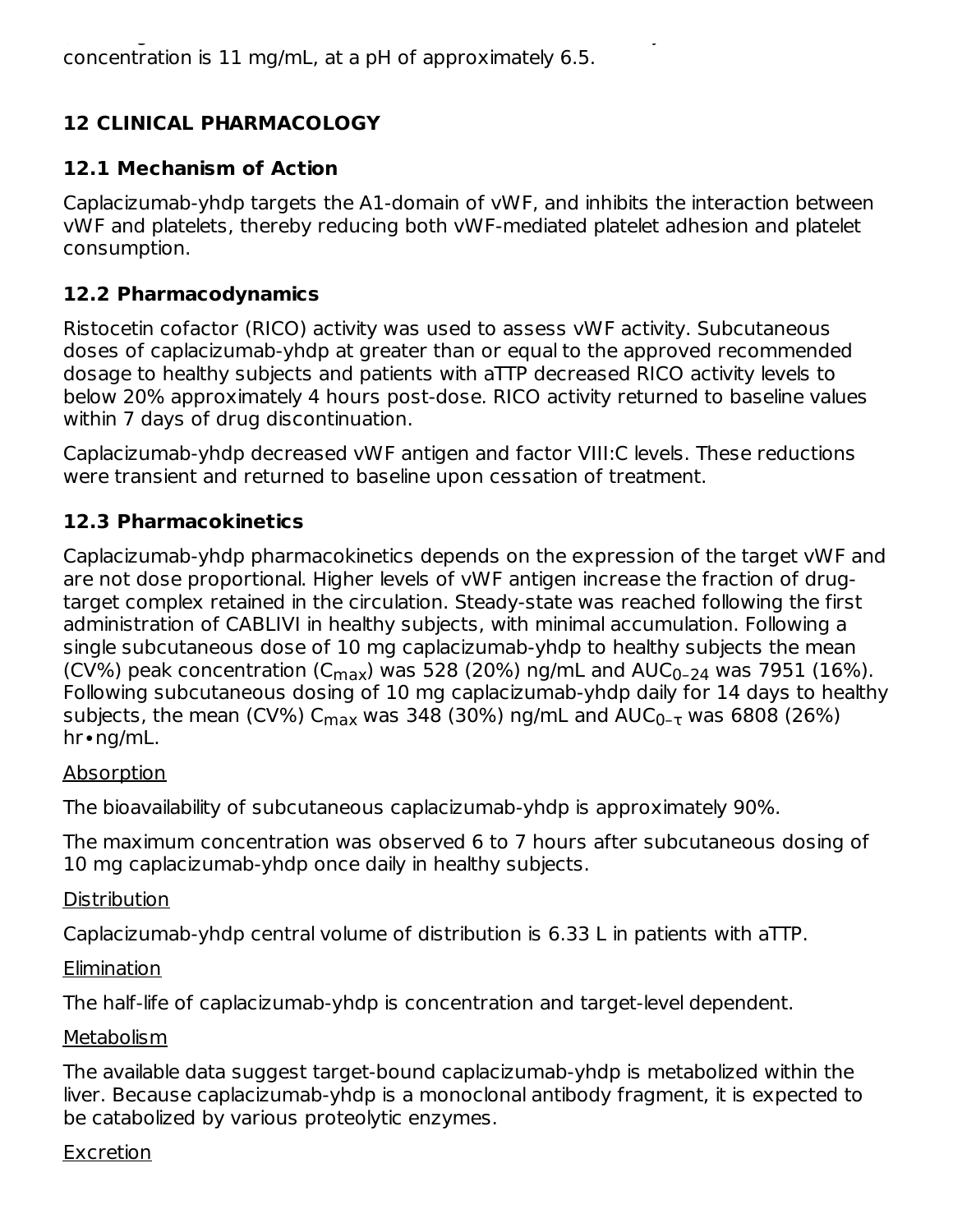The available nonclinical data suggest unbound caplacizumab-yhdp is cleared renally.

#### Antidrug Antibodies

No clinically significant differences in the pharmacokinetics of caplacizumab-yhdp were observed in patients with pre-existing or treatment-emergent anti-drug antibodies.

### Specific Populations

No clinically significant differences in the pharmacokinetics of caplacizumab-yhdp were observed based on age (18 to 79 years), sex (66% females), race (White [83%] and Black [17%]), blood group (O [41%] and other groups [59%]), or renal impairment (mild [CrCl: 60 to 90 mL/min], moderate [CrCl: 30 to 60 mL/min] or severe [CrCl: 15 to 30 mL/min]). The effect of hepatic impairment on the pharmacokinetics of caplacizumabyhdp is unknown [see Use in Specific Populations (8.6)].

#### Drug Interaction Studies

No dedicated drug-drug interaction studies with caplacizumab-yhdp have been conducted.

# **13 NONCLINICAL TOXICOLOGY**

## **13.1 Carcinogenesis, Mutagenesis, Impairment of Fertility**

No studies have been performed to evaluate the potential of caplacizumab-yhdp for carcinogenicity or genotoxicity.

Animal reproduction studies assessing the effects of caplacizumab-yhdp on male and female fertility have not been conducted.

# **14 CLINICAL STUDIES**

The efficacy of CABLIVI for the treatment of adult patients with acquired thrombotic thrombocytopenic purpura (aTTP) in combination with plasma exchange and immunosuppressive therapy was established in a pivotal multicenter, randomized, double-blind, placebo-controlled trial (HERCULES) (NCT02553317).

A total of 145 patients were enrolled in the HERCULES study; the median age was 45 (range: 18 to 79) years, 69% were female, 73% were White. Patients were randomized to either CABLIVI (n=72) or placebo (n=73). Patients in both groups received plasma exchange and immunosuppressive therapy. Patients were stratified according the severity of neurological involvement (Glasgow Coma Scale score ≤12 or 13 to 15). Patients with sepsis, infection with E. coli 0157, atypical hemolytic uremic syndrome, disseminated intravascular coagulation or congenital thrombotic thrombocytopenic purpura were not eligible for enrollment.

Patients received a single 11 mg CABLIVI bolus intravenous injection or placebo prior to the first plasma exchange on study, followed by a daily subcutaneous injection of 11 mg CABLIVI or placebo after completion of plasma exchange, for the duration of the daily plasma exchange period and for 30 days thereafter. If after the initial treatment course, sign(s) of persistent underlying disease such as suppressed ADAMTS13 activity levels remained present, treatment was extended for 7 day intervals for a maximum of 28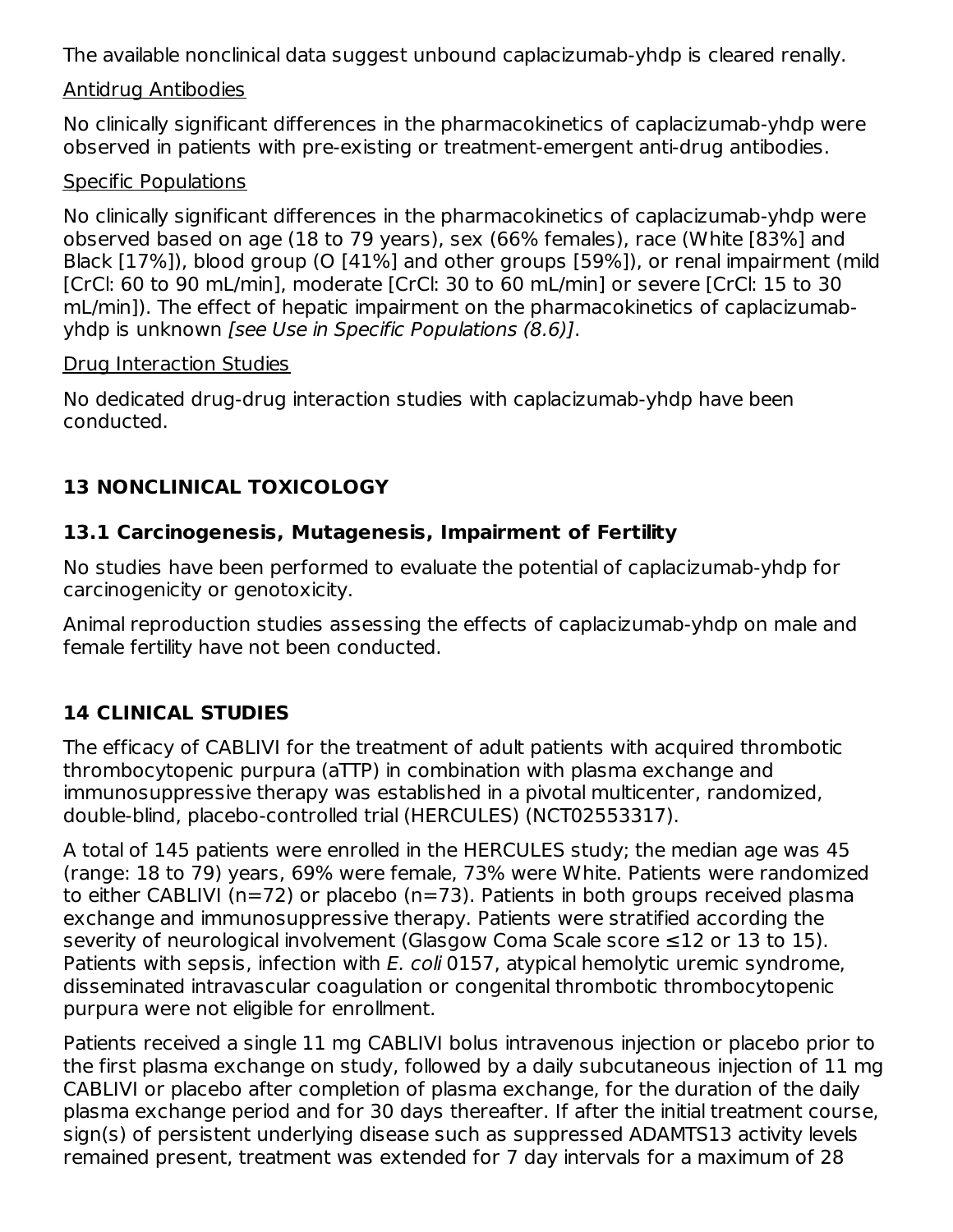days.

The median treatment duration with CABLIVI was 35 days.

The clinical trial protocol specified the CABLIVI dose as 10 mg, to be delivered by withdrawing all of the reconstituted solution from the vial and administering the full amount. A dose recovery study showed that the mean dose that can be withdrawn from a vial is 11 mg. Therefore, based on the dose recovery study, the mean dose delivered in the trial was 11 mg.

The efficacy of CABLIVI in patients with aTTP was established based on time to platelet count response (platelet count  $\geq$ 150,000/ $\mu$ L followed by cessation of daily plasma exchange within 5 days). Time to platelet count response was shorter among patients treated with CABLIVI, compared to placebo.

**Figure 1: Platelet Response over Time**



Treatment with CABLIVI resulted in a lower number of patients with TTP-related death, recurrence of TTP, or at least one treatment-emergent major thromboembolic event (a composite endpoint) during the treatment period (see Table 2).

**Table 2: Patients in the HERCULES Study with aTTP-Related Death, a Recurrence of aTTP, or at Least One Treatment-Emergent Major Thromboembolic Event During Study Drug Treatment Period (ITT population)**

| <b>CABLIVI</b> | <b>Placebo</b> |
|----------------|----------------|
| $N=72$         | $N=73$         |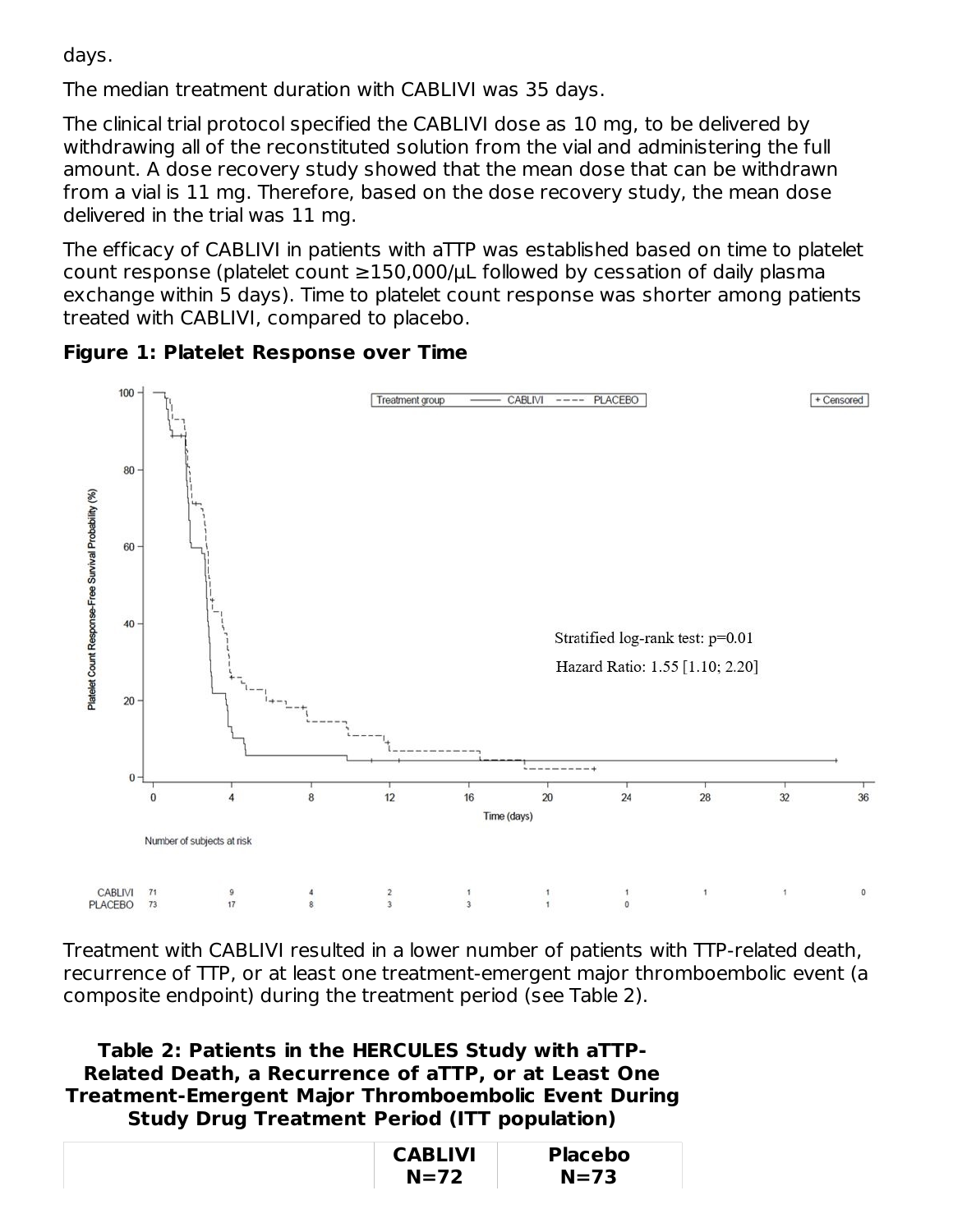| Number of patients with                                           | $n$ (%) <sup>*</sup> | n(%)      |
|-------------------------------------------------------------------|----------------------|-----------|
| <b>TTP-related death</b>                                          |                      | 3(4.1)    |
| Recurrence of TTP<br>$(exacerbation)$ <sup>†</sup>                | 3(4.2)               | 28 (38.4) |
| At least one treatment-<br>emergent major thromboembolic<br>event | 6(8.5)               | 6(8.2)    |
| $\mathsf{T}$ otal $\mathsf{F}$                                    | 9(12.7)              | 36 (49.3) |

 $N =$  number of patients within the population of interest (by treatment group);  $n =$  number of patients with events;  $TTP =$  thrombotic thrombocytopenic purpura;  $IT =$  intent to treat.

 $\,^*$  Based on 71 patients who received at least one dose of study drug.

† Exacerbation defined as thrombocytopenia after initial recovery of platelet count (platelet count ≥150,000/µL with subsequent stop of daily plasma exchange within 5 days) that required reinitiation of daily plasma exchange during the 30-day post daily plasma exchange period.

‡ p<0.0001

The proportion of patients with a recurrence of TTP in the overall study period (the drug treatment period plus the 28-day follow-up period after discontinuation of drug treatment) was lower in the CABLIVI group (9/72 patients [13%]) compared to the placebo group (28/73 patients [38%] (p<0.001). In the 6 patients in the CABLIVI group who experienced a recurrence of TTP during the follow-up period (i.e., a relapse defined as recurrent thrombocytopenia after initial recovery of platelet count (platelet count ≥150,000/µL) that required reinitiation of daily plasma exchange, occurring after the 30 day post daily plasma exchange period), ADAMTS13 activity levels were <10% at the end of the study drug treatment, indicating that the underlying immunological disease was still active at the time CABLIVI was stopped.

### **16 HOW SUPPLIED/STORAGE AND HANDLING**

#### **16.1 How Supplied**

CABLIVI (caplacizumab-yhdp) for injection is a sterile, white, preservative-free, lyophilized powder in a single-dose vial. Each carton (NDC 58468-0225-1) contains:

- one 11 mg CABLIVI single-dose vial (NDC 58468-0227-1)
- one 1 mL Sterile Water for Injection, USP, prefilled glass syringe (diluent for CABLIVI) (NDC 58468-0229-1)
- one sterile vial adapter
- one sterile hypodermic needle (30 gauge)
- two individually packaged alcohol swabs

### **16.2 Storage**

Store refrigerated at 2°C to 8°C (36°F to 46°F) in the original carton to protect from light. Do not freeze. Unopened vials may be stored in the original carton at room temperature up to 30°C (86°F) for a single period of up to 2 months. Do not return CABLIVI to the refrigerator after it has been stored at room temperature.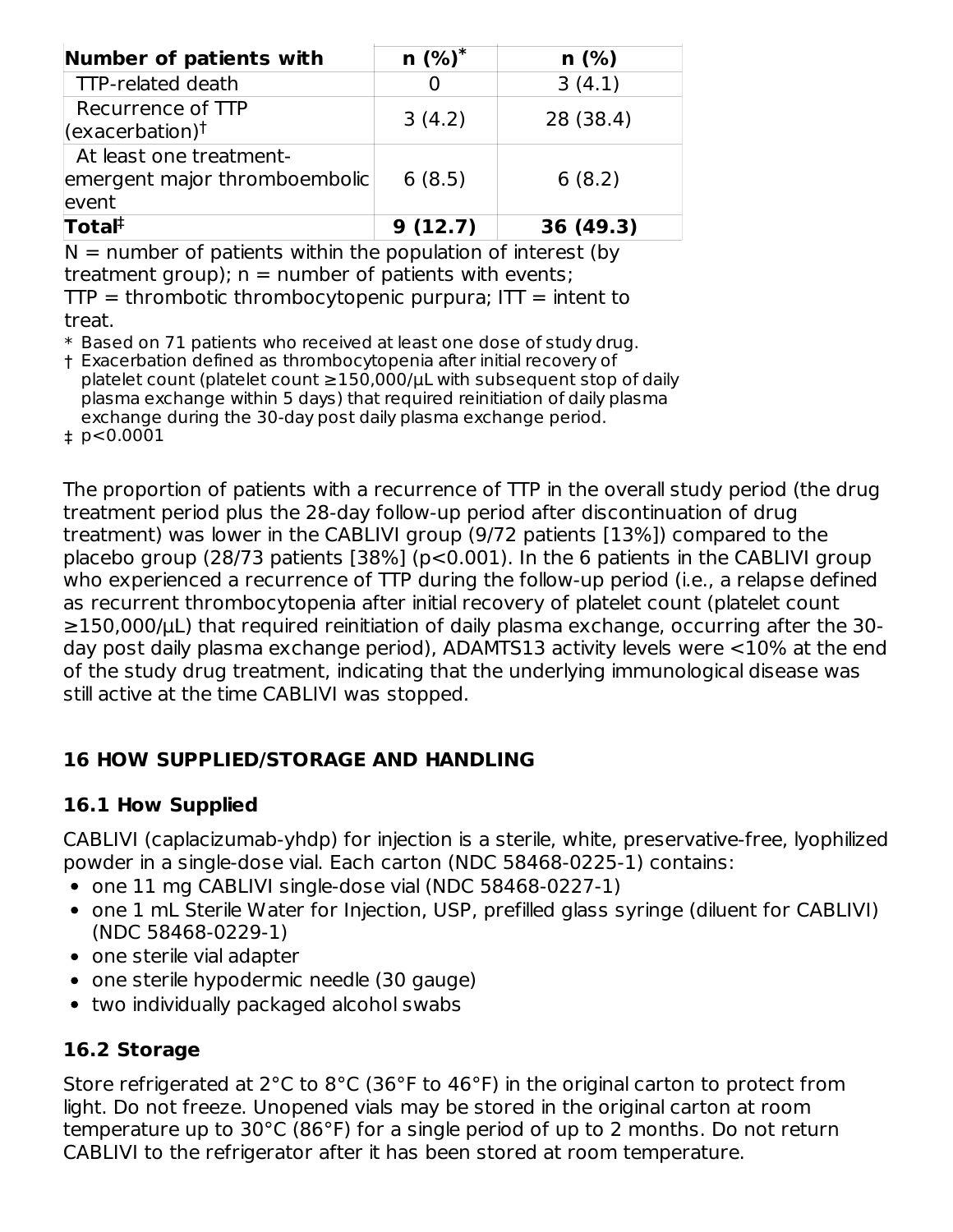## **17 PATIENT COUNSELING INFORMATION**

Advise the patient to read the FDA-approved patient labeling (Instructions for Use).

Bleeding [see Warnings and Precautions (5.1)]

- Advise patients that bruising and bleeding may occur more easily, that nose bleeds and bleeding of gums may occur, and that it may take them longer than usual to stop bleeding.
- Advise patients to contact their healthcare provider immediately if symptoms of excessive bruising, excessive bleeding, or major bleeding occur. Signs and symptoms of bleeding include pain, swelling or discomfort, prolonged bleeding from cuts, increased menstrual flow or vaginal bleeding, nosebleeds, bleeding of gums from brushing, unusual bleeding or bruising, red or dark brown urine, red or tar black stools, headache, dizziness, or weakness [see Warnings and Precautions (5.1)].
- Advise patients to inform their healthcare provider before scheduling any elective surgery, dental procedure or other invasive interventions.

Manufactured by: Ablynx N.V. Technologiepark 21 9052 Ghent (Zwijnaarde), Belgium

U.S. License No. 2085

Distributed by: Genzyme Corporation Cambridge, MA 02142

CABLIVI is a registered trademark of Ablynx N.V., Belgium ©2022 Ablynx N.V. All rights reserved.

#### **Instructions for Use CABLIVI (cab-LIV-ee) ®(caplacizumab-yhdp) for injection Single-dose vial**

Be sure that you read, understand, and follow this Instructions for Use before you inject CABLIVI and each time you get a refill. There may be new information. Your healthcare provider should show you how to prepare and inject CABLIVI properly before your first injection. Talk to your healthcare provider if you have any questions.

### **Important information:**

- Make sure that the name CABLIVI appears on the carton and vial label.
- For each injection, one CABLIVI carton is needed. Only use the vial one time.
- Only use the supplies that are provided in the carton to prepare your prescribed dose.
- **Do not use CABLIVI after the expiration date on the carton.**
- **Do not reuse any of the supplies.** After your injection, throw away (dispose of) the used vial with any remaining CABLIVI liquid in it. Throw away (dispose of) the used vial with the adapter attached and the syringe with the needle attached in a FDA-cleared sharps disposal container. See "Step 13: Throw away (dispose of) the used syringe and vial" at the end of this Instructions for Use for more disposal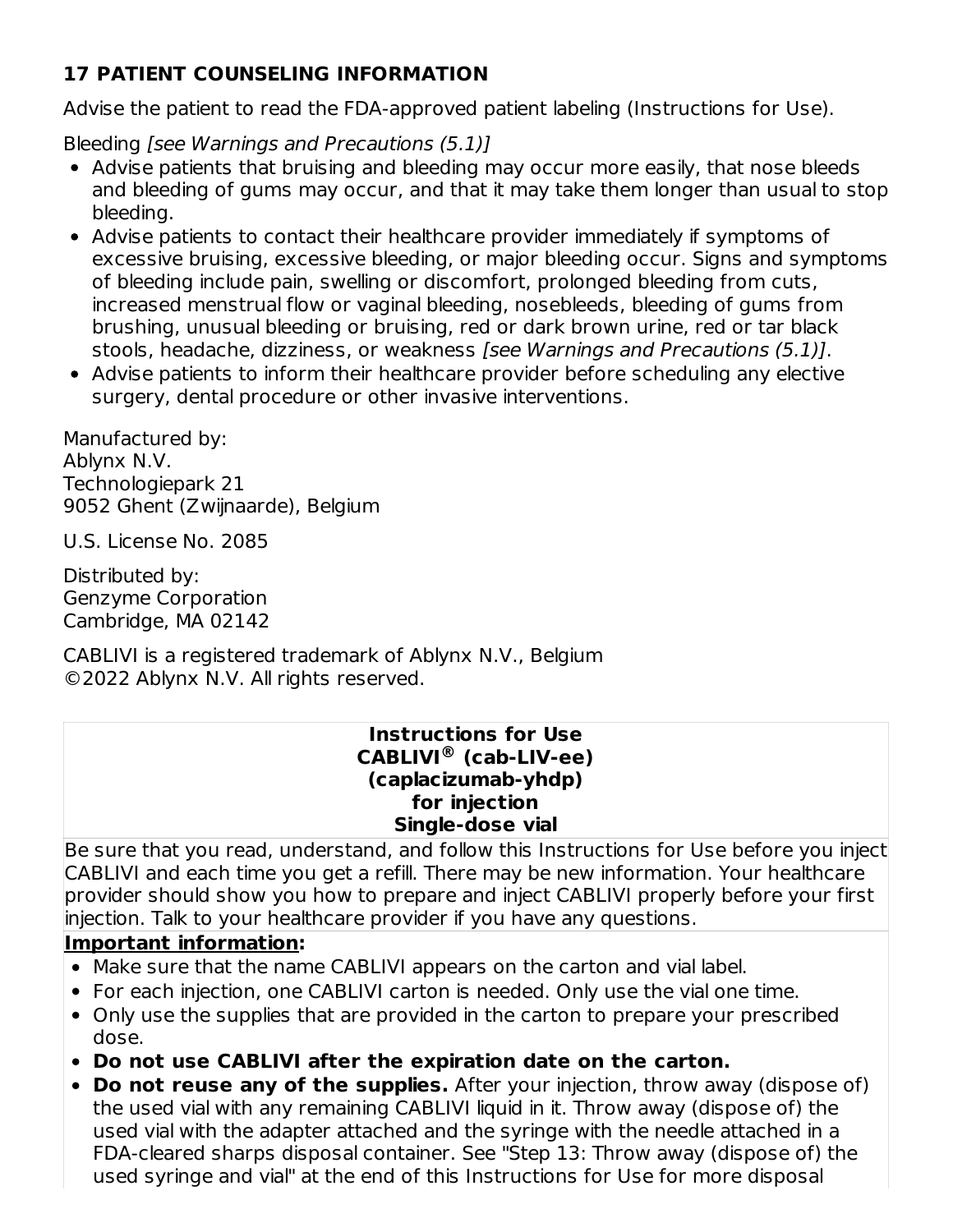information.

## **How should I store CABLIVI?**

- Store CABLIVI in the refrigerator between 36°F to 46°F (2°C to 8°C).
- Use the mixed CABLIVI solution immediately. The mixed CABLIVI solution can be stored for up to 4 hours in the refrigerator at 36°F to 46°F (2°C to 8°C).
- If needed, unopened CABLIVI vials may be stored at room temperature (up to 30°C or 86°F) in the original carton for a single period of up to two months. Write the date removed from the refrigerator in the space provided on the carton.
- **Do not return CABLIVI to the refrigerator** after it has been stored at room temperature.
- **Do not freeze CABLIVI.**
- Keep CABLIVI in the carton that it came in to protect it from light.
- **Keep CABLIVI and all medicines out of the reach of children.**

## **Each CABLIVI carton contains:**

- 1 vial of CABLIVI
- 1 prefilled syringe containing 1 mL Sterile Water for Injection, USP (diluent for CABLIVI)
- 1 sterile vial adapter
- 1 sterile needle
- 2 alcohol swabs

Additional supplies needed:

- FDA-cleared sharps disposal container. See "Step 13: Throw away (dispose of) the used syringe" at the end of this Instructions for Use for more disposal information.
- Cotton balls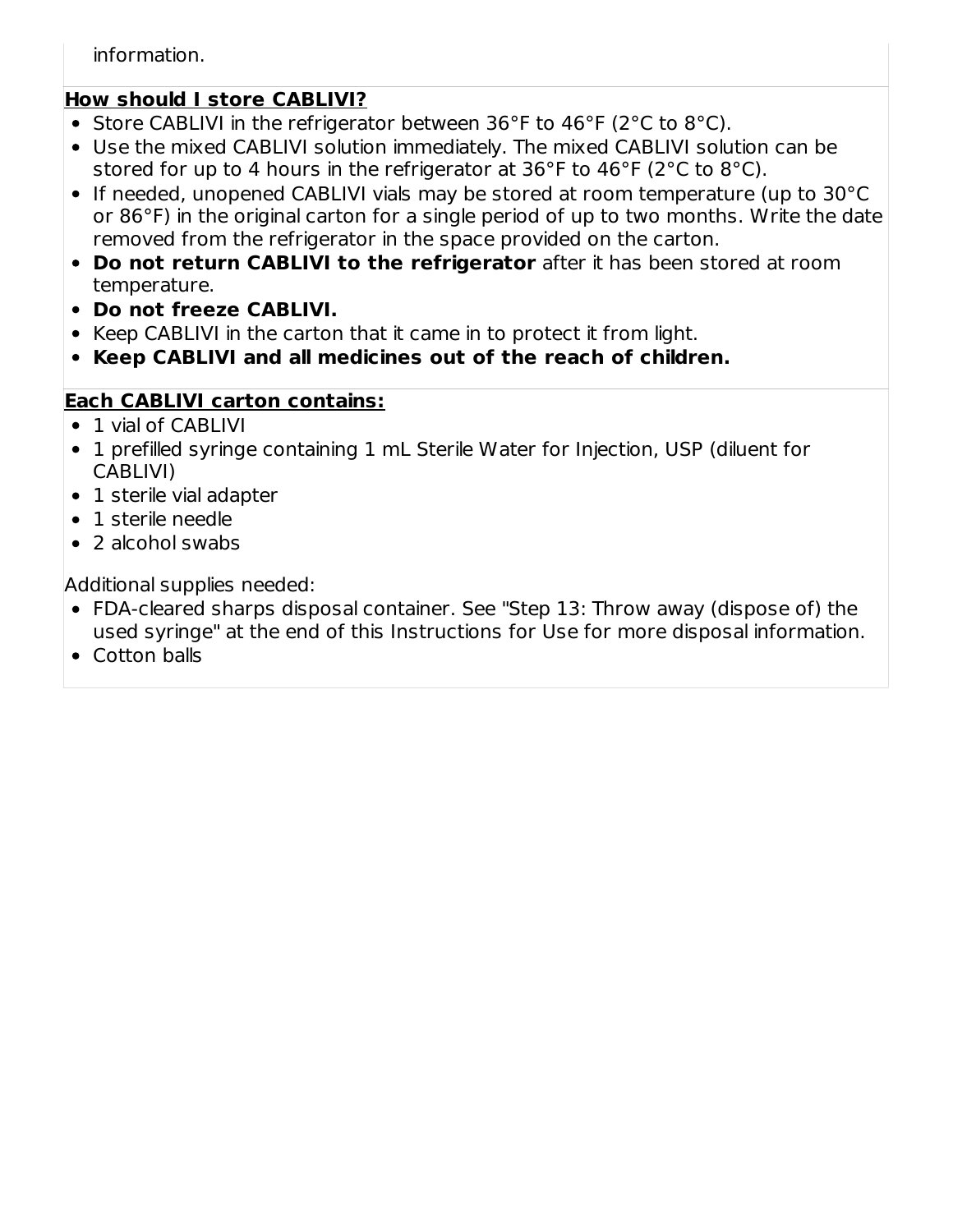#### **Contents of CABLIVI carton**

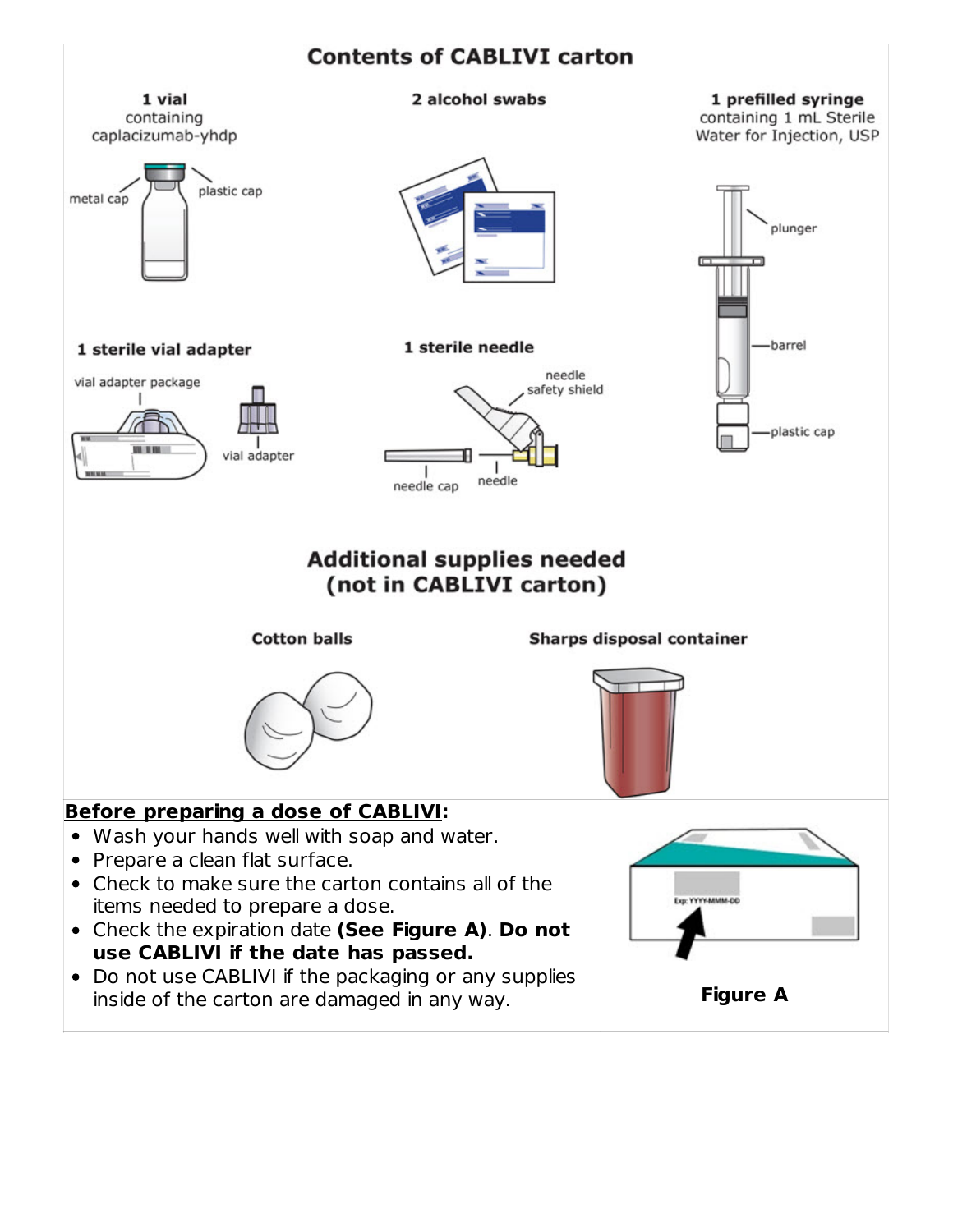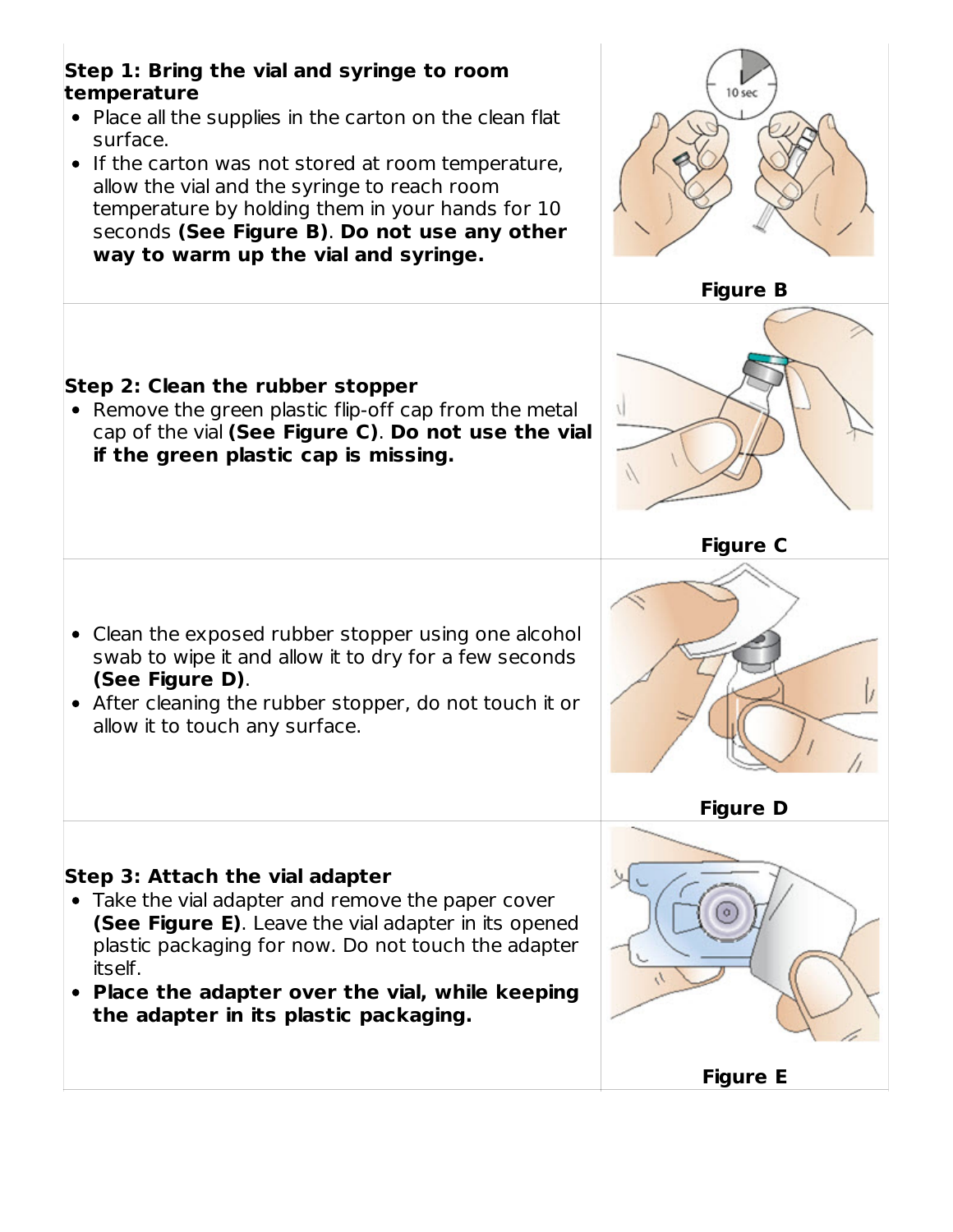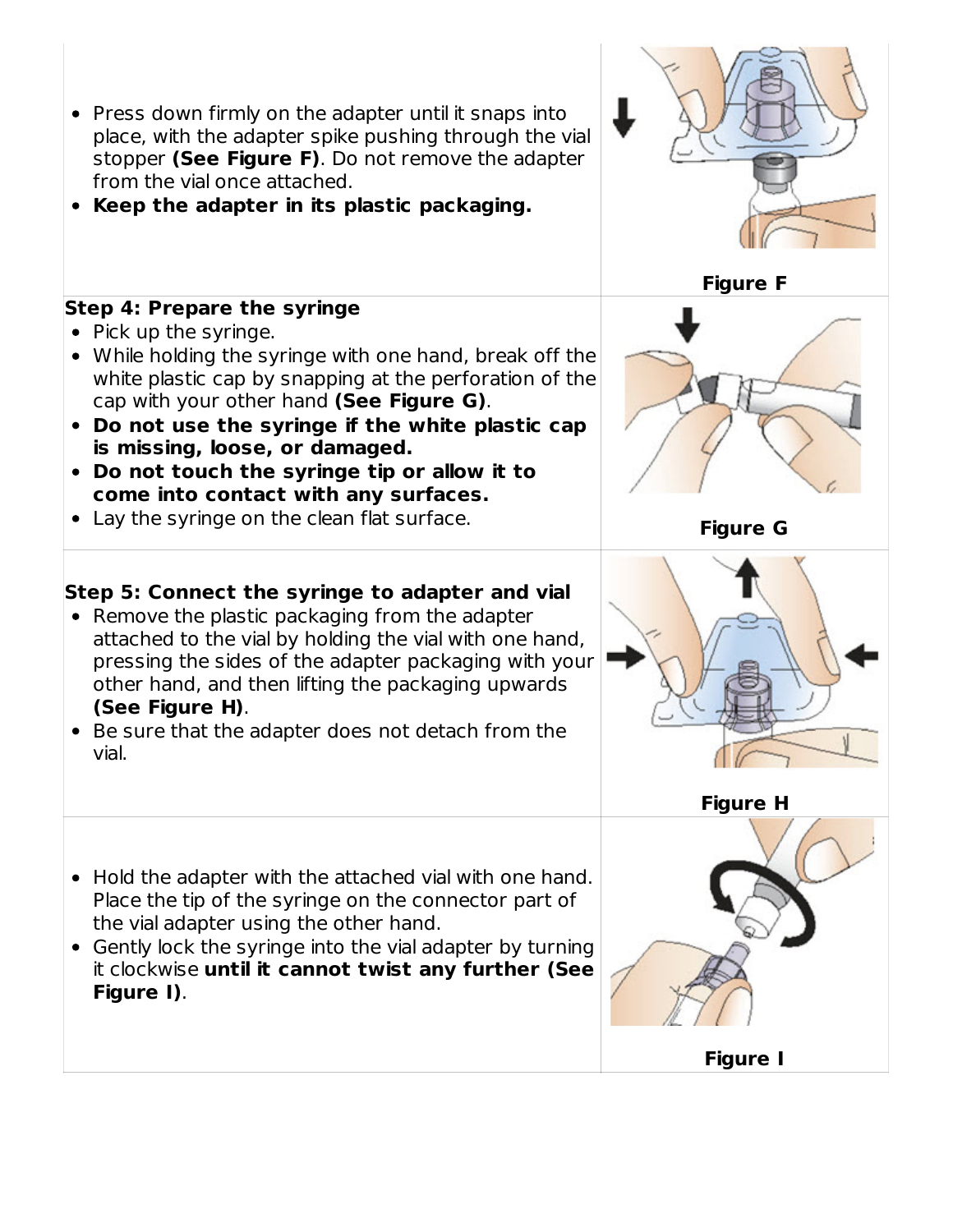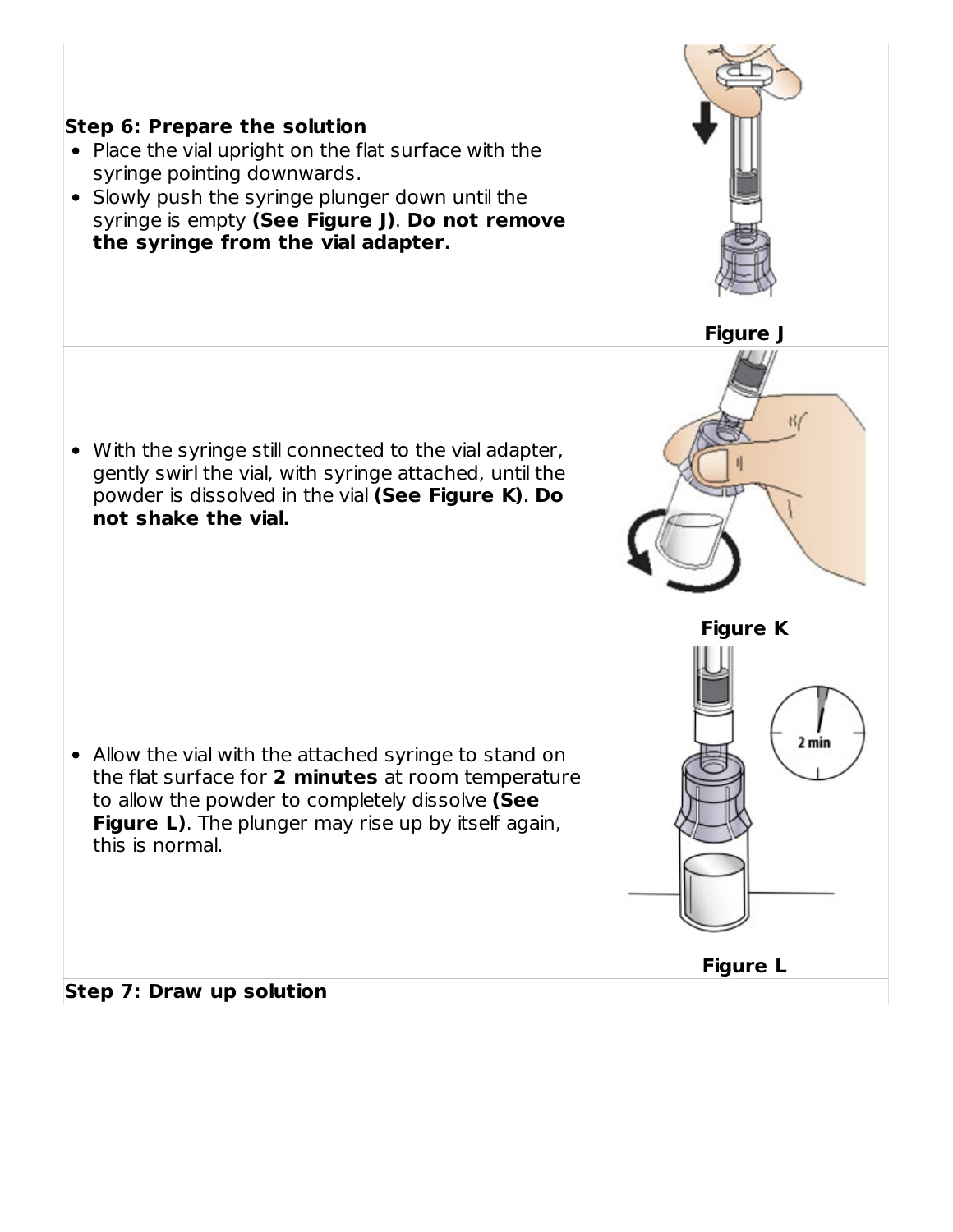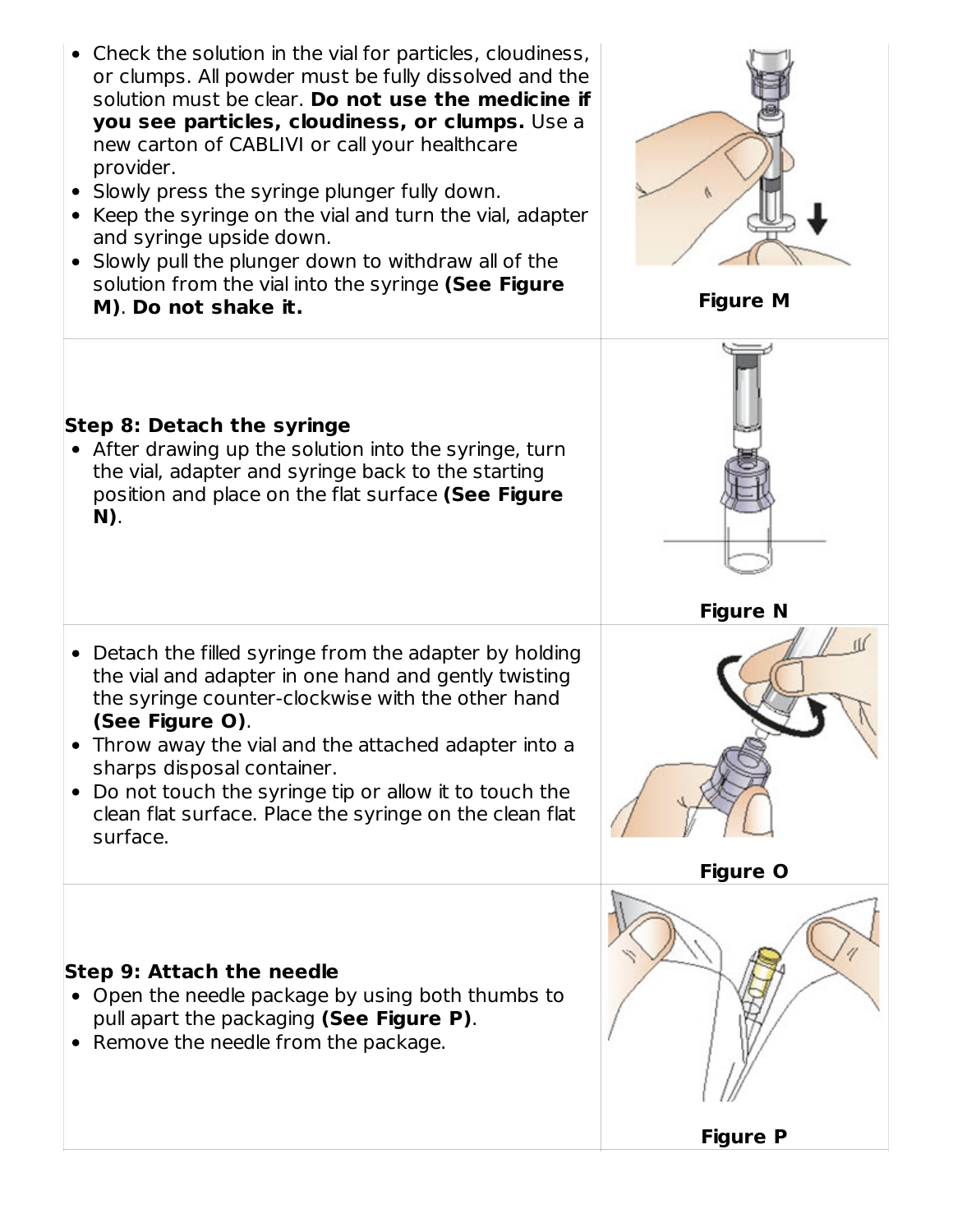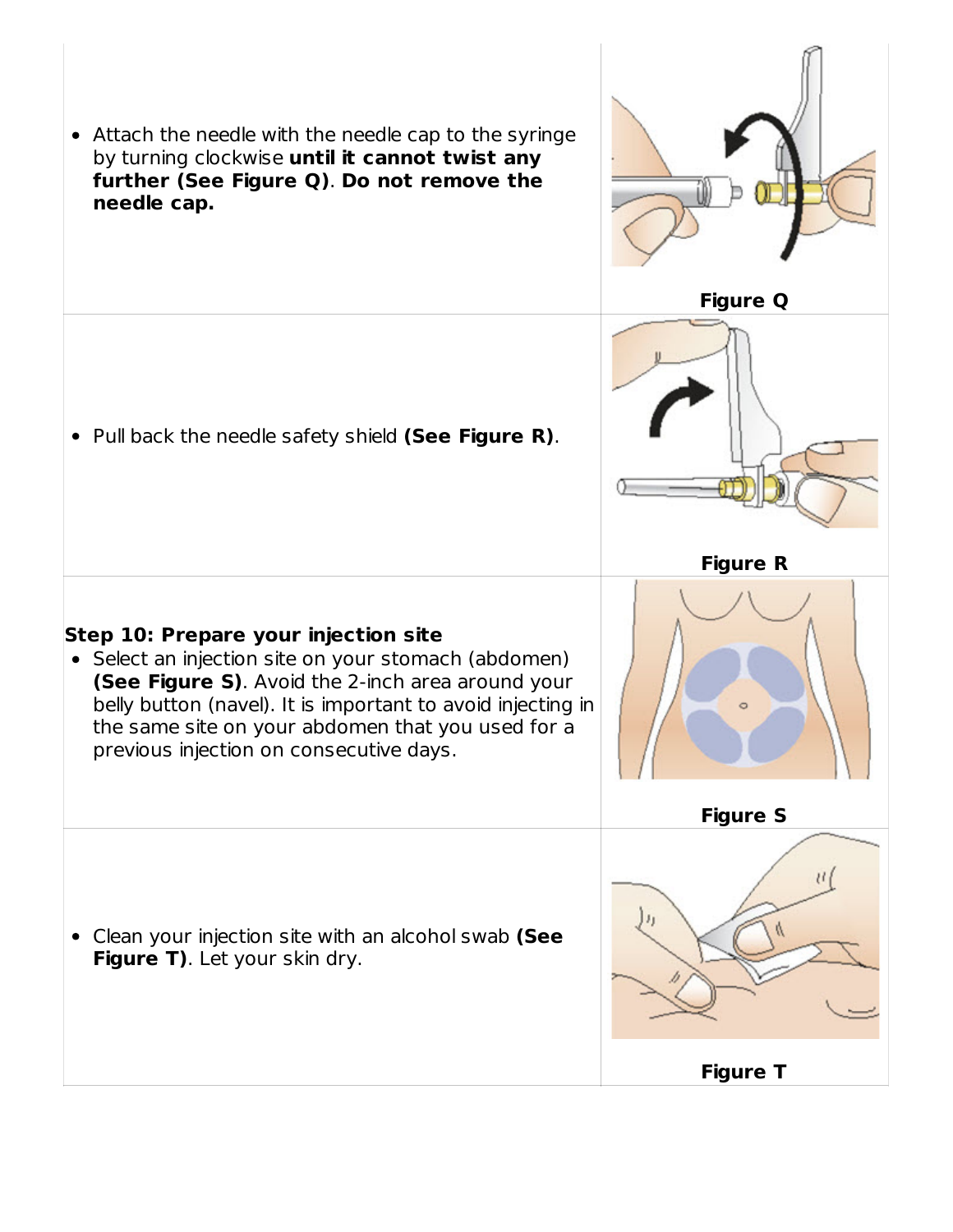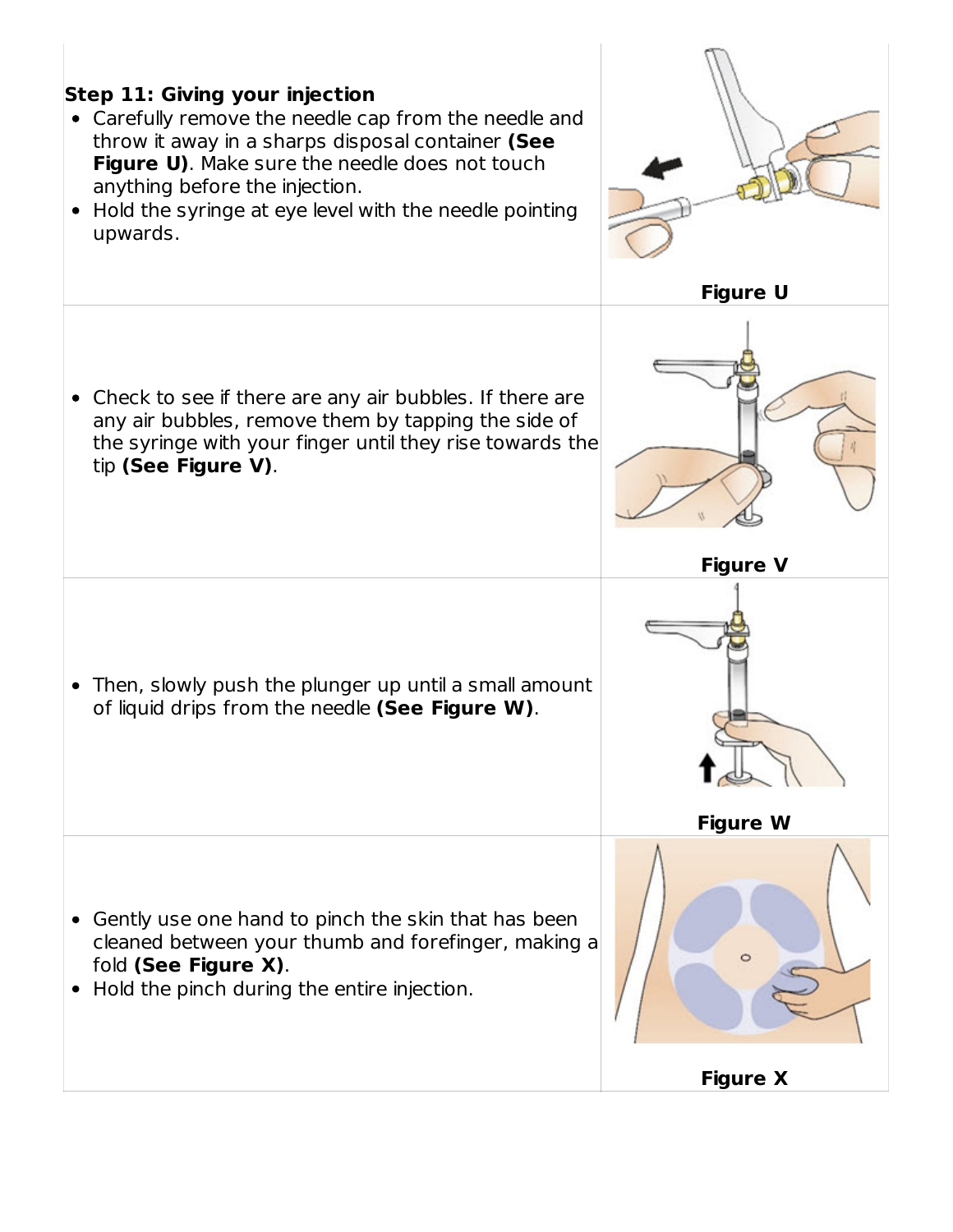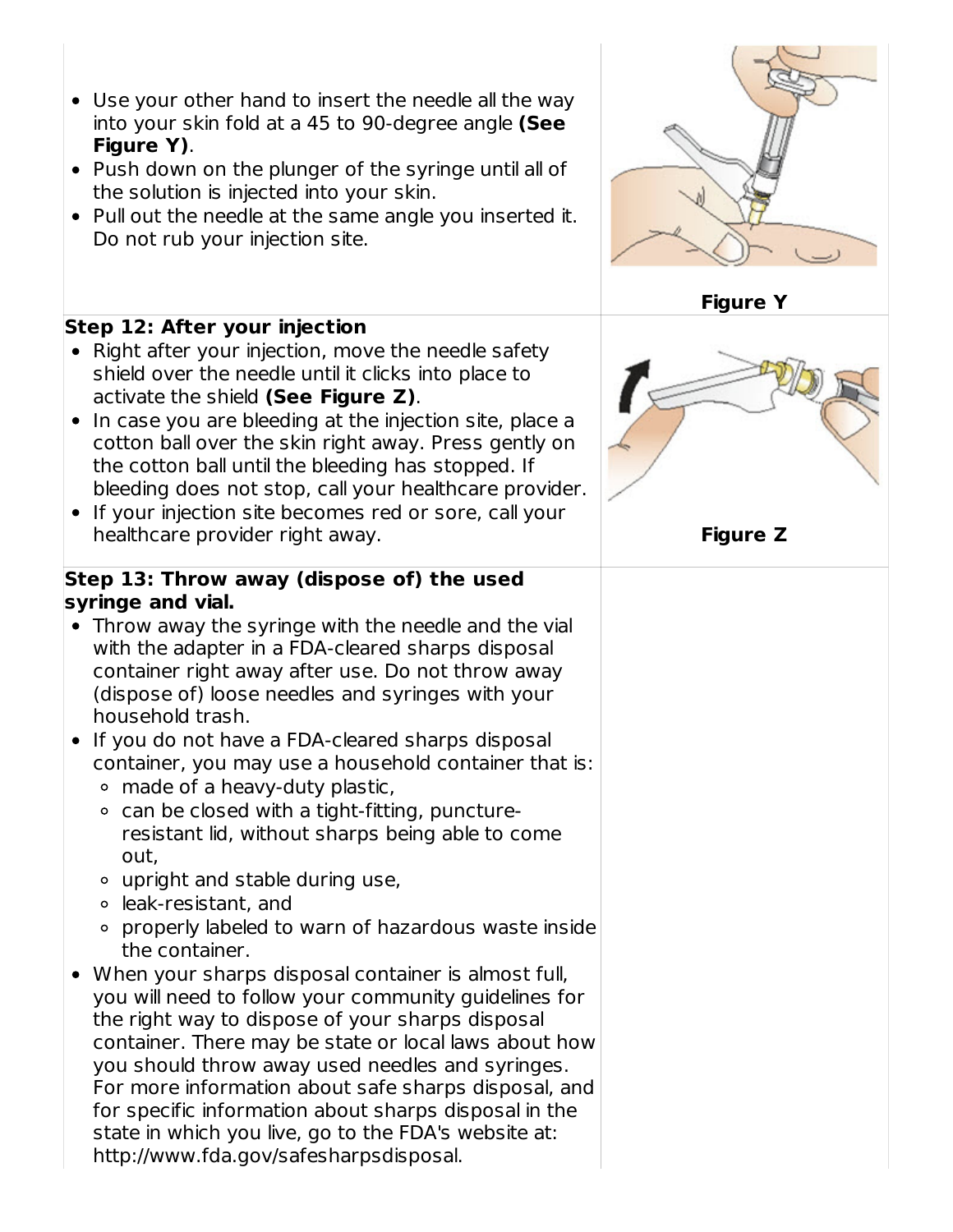Do not dispose of your used sharps disposal container in your household trash unless your community guidelines permit this. Do not recycle your used sharps disposal container.

This Instructions for Use has been approved by the U.S. Food and Drug Administration.

Manufactured by: Ablynx N.V. Technologiepark 21 9052 Ghent (Zwijnaarde), Belgium U.S. License No. 2085

Distributed by: Genzyme Corporation Cambridge, MA 02142

Issued: February 2019

#### **PRINCIPAL DISPLAY PANEL - Kit Carton**

NDC 58468-0225-1 Rx only

Cablivi ® caplacizumab-yhdp for Injection

For Intravenous and Subcutaneous Use

Must be reconstituted with diluent provided.

Single-dose vial. Discard unused portion.

Each carton contains:

- One 11 mg Cablivi single-dose vial
- One 1 mL Sterile Water for Injection, USP, prefilled glass syringe (diluent for Cablivi)
- One sterile vial adapter
- One sterile hypodermic needle (30 gauge)
- Two individually packaged alcohol swabs

11 mg

per vial

SANOFI GENZYME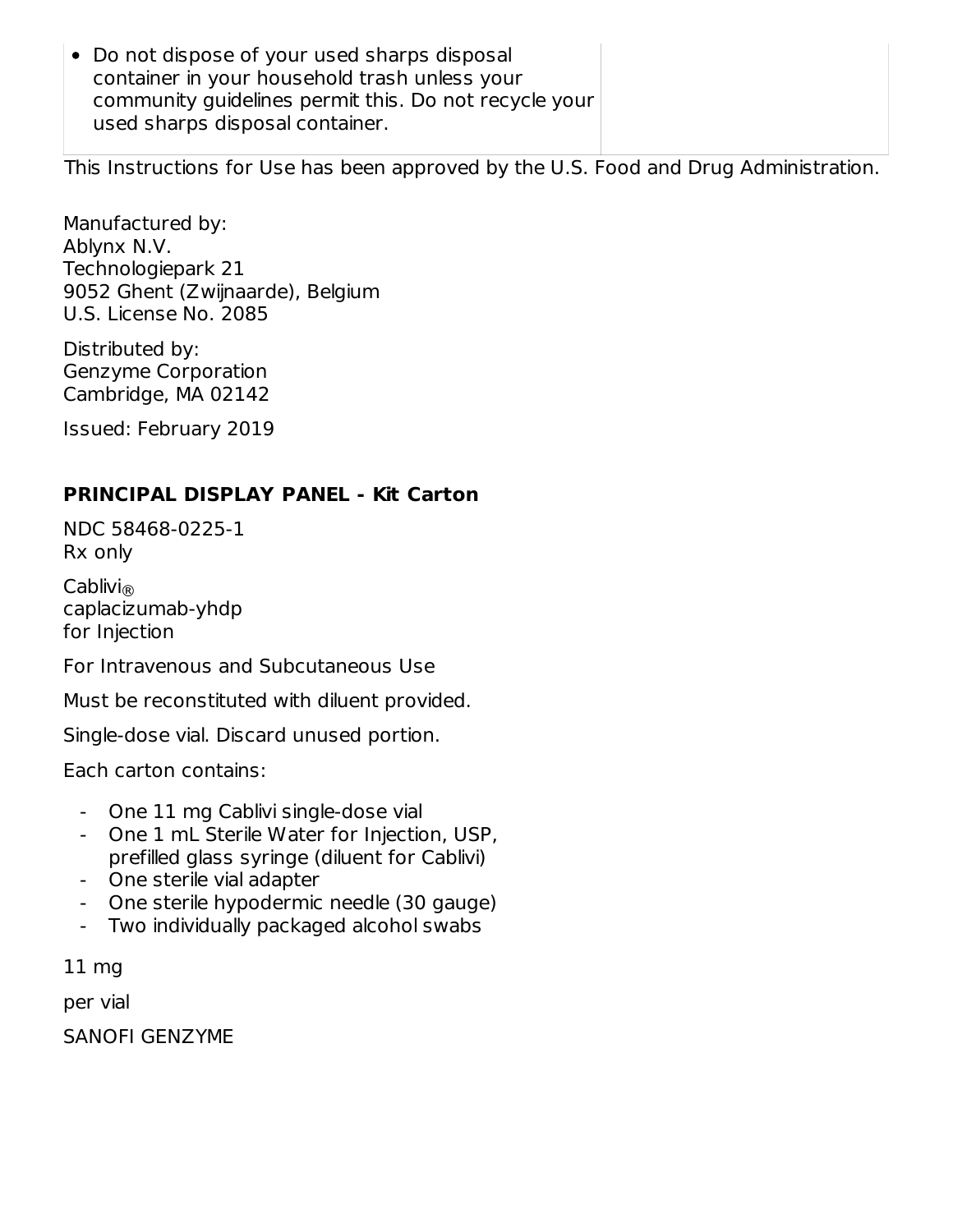

| <b>CABLIVI</b><br>caplacizumab kit |                                |                           |                |
|------------------------------------|--------------------------------|---------------------------|----------------|
| <b>Product Information</b>         |                                |                           |                |
| <b>Product Type</b>                | <b>HUMAN PRESCRIPTION DRUG</b> | <b>Item Code (Source)</b> | NDC:58468-0225 |
|                                    |                                |                           |                |
| <b>Packaging</b>                   |                                |                           |                |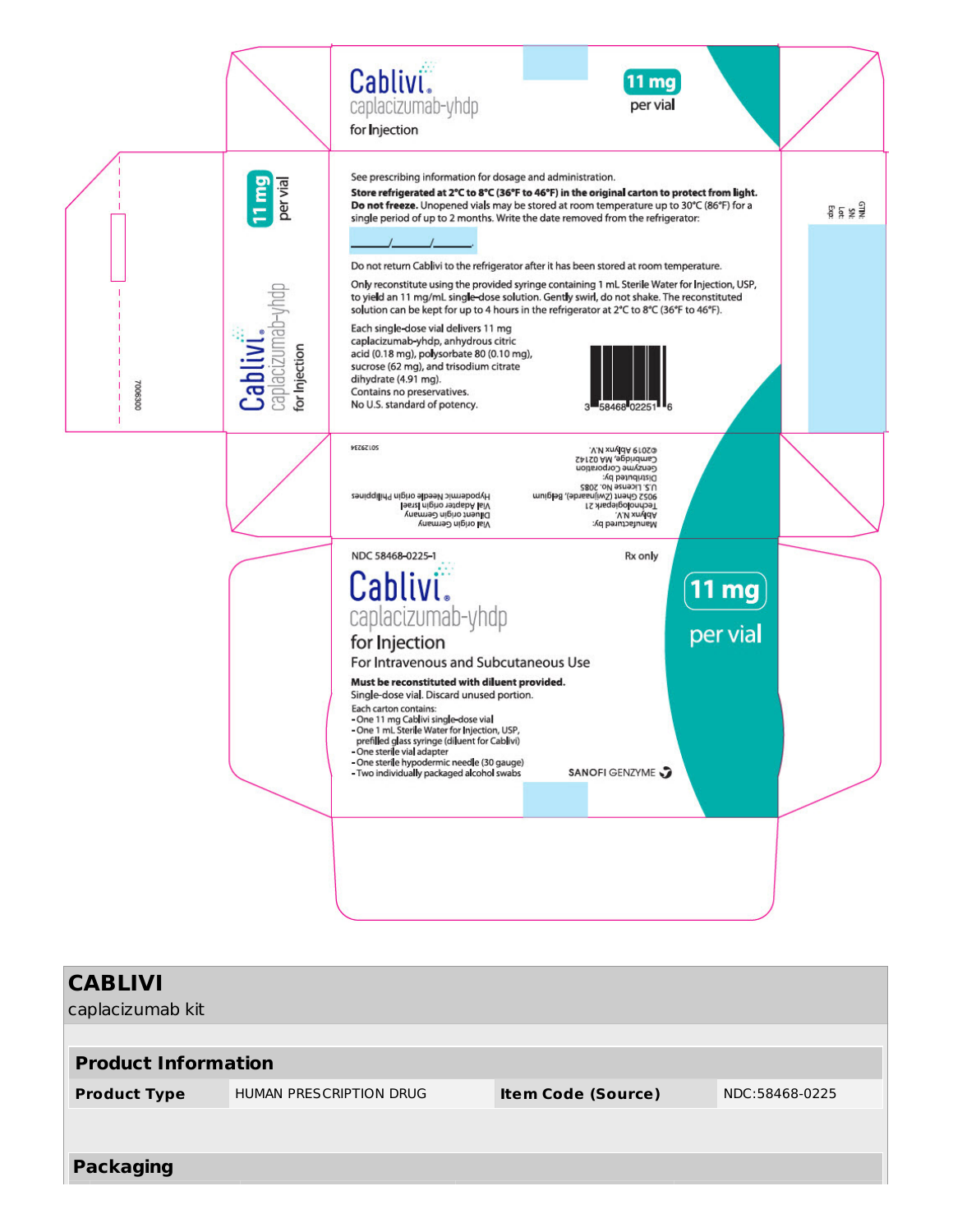| <b>Item Code</b><br>#                                                 |                                                                                                    | <b>Package Description</b>                                | <b>Marketing Start Date</b> |            |                                       | <b>Marketing End Date</b> |                                     |  |
|-----------------------------------------------------------------------|----------------------------------------------------------------------------------------------------|-----------------------------------------------------------|-----------------------------|------------|---------------------------------------|---------------------------|-------------------------------------|--|
| 1 NDC:58468-0225-1                                                    | 1 in 1 CARTON                                                                                      |                                                           | 02/06/2019                  |            |                                       |                           |                                     |  |
|                                                                       |                                                                                                    |                                                           |                             |            |                                       |                           |                                     |  |
| <b>Quantity of Parts</b>                                              |                                                                                                    |                                                           |                             |            |                                       |                           |                                     |  |
| Part #                                                                | <b>Package Quantity</b>                                                                            |                                                           |                             |            | <b>Total Product Quantity</b>         |                           |                                     |  |
| Part 1<br>1 VIAL, GLASS                                               |                                                                                                    |                                                           | 1 mL                        |            |                                       |                           |                                     |  |
| Part 2<br>1 SYRINGE, GLASS                                            |                                                                                                    |                                                           | 1 mL                        |            |                                       |                           |                                     |  |
|                                                                       |                                                                                                    |                                                           |                             |            |                                       |                           |                                     |  |
|                                                                       |                                                                                                    |                                                           |                             |            |                                       |                           |                                     |  |
| Part 1 of 2                                                           |                                                                                                    |                                                           |                             |            |                                       |                           |                                     |  |
| <b>CABLIVI</b>                                                        |                                                                                                    |                                                           |                             |            |                                       |                           |                                     |  |
|                                                                       |                                                                                                    | caplacizumab injection, powder, lyophilized, for solution |                             |            |                                       |                           |                                     |  |
|                                                                       |                                                                                                    |                                                           |                             |            |                                       |                           |                                     |  |
|                                                                       |                                                                                                    |                                                           |                             |            |                                       |                           |                                     |  |
| <b>Product Information</b>                                            |                                                                                                    |                                                           |                             |            |                                       |                           |                                     |  |
| <b>Item Code (Source)</b>                                             |                                                                                                    | NDC:58468-0227                                            |                             |            |                                       |                           |                                     |  |
| <b>Route of Administration</b>                                        |                                                                                                    | INTRAVENOUS, SUBCUTANEOUS                                 |                             |            |                                       |                           |                                     |  |
|                                                                       |                                                                                                    |                                                           |                             |            |                                       |                           |                                     |  |
|                                                                       |                                                                                                    |                                                           |                             |            |                                       |                           |                                     |  |
| <b>Active Ingredient/Active Moiety</b>                                |                                                                                                    |                                                           |                             |            |                                       |                           |                                     |  |
| <b>Ingredient Name</b><br><b>Basis of Strength</b><br><b>Strength</b> |                                                                                                    |                                                           |                             |            |                                       |                           |                                     |  |
|                                                                       | CAPLACIZUMAB (UNII: 2R27AB6766) (CAPLACIZUMAB - UNII:2R27AB6766)<br>CAPLACIZ UMAB<br>11 mg in 1 mL |                                                           |                             |            |                                       |                           |                                     |  |
|                                                                       |                                                                                                    |                                                           |                             |            |                                       |                           |                                     |  |
| <b>Inactive Ingredients</b>                                           |                                                                                                    |                                                           |                             |            |                                       |                           |                                     |  |
| <b>Ingredient Name</b><br><b>Strength</b>                             |                                                                                                    |                                                           |                             |            |                                       |                           |                                     |  |
| <b>ANHYDROUS CITRIC ACID (UNII: XF417D3PSL)</b>                       |                                                                                                    |                                                           |                             |            |                                       | $0.18$ mg in $1$ mL       |                                     |  |
| POLYSORBATE 80 (UNII: 60ZP39ZG8H)                                     |                                                                                                    |                                                           |                             |            |                                       | $0.1$ mg in $1$ mL        |                                     |  |
| SUCROSE (UNII: C151H8M554)                                            |                                                                                                    |                                                           |                             |            |                                       |                           | 62 mg in 1 mL                       |  |
|                                                                       |                                                                                                    | TRISODIUM CITRATE DIHYDRATE (UNII: B22547B95K)            |                             |            |                                       |                           | 4.91 mg in 1 mL                     |  |
|                                                                       |                                                                                                    |                                                           |                             |            |                                       |                           |                                     |  |
|                                                                       |                                                                                                    |                                                           |                             |            |                                       |                           |                                     |  |
| <b>Packaging</b>                                                      |                                                                                                    |                                                           |                             |            |                                       |                           |                                     |  |
| <b>Item Code</b><br>#                                                 |                                                                                                    | <b>Package Description</b>                                |                             |            | <b>Marketing Start</b><br><b>Date</b> |                           | <b>Marketing End</b><br><b>Date</b> |  |
| NDC:58468-<br>$\mathbf{1}$                                            |                                                                                                    |                                                           |                             |            |                                       |                           |                                     |  |
| 0227-1                                                                | Product                                                                                            | 1 mL in 1 VIAL, GLASS; Type 0: Not a Combination          |                             |            |                                       |                           |                                     |  |
|                                                                       |                                                                                                    |                                                           |                             |            |                                       |                           |                                     |  |
|                                                                       |                                                                                                    |                                                           |                             |            |                                       |                           |                                     |  |
| <b>Marketing Information</b>                                          |                                                                                                    |                                                           |                             |            |                                       |                           |                                     |  |
| <b>Marketing</b>                                                      |                                                                                                    | <b>Application Number or Monograph</b><br><b>Citation</b> |                             |            | <b>Marketing Start</b><br>Date        |                           | <b>Marketing End</b><br>Date        |  |
| Category<br><b>BLA</b>                                                | BLA761112                                                                                          |                                                           |                             | 02/06/2019 |                                       |                           |                                     |  |
|                                                                       |                                                                                                    |                                                           |                             |            |                                       |                           |                                     |  |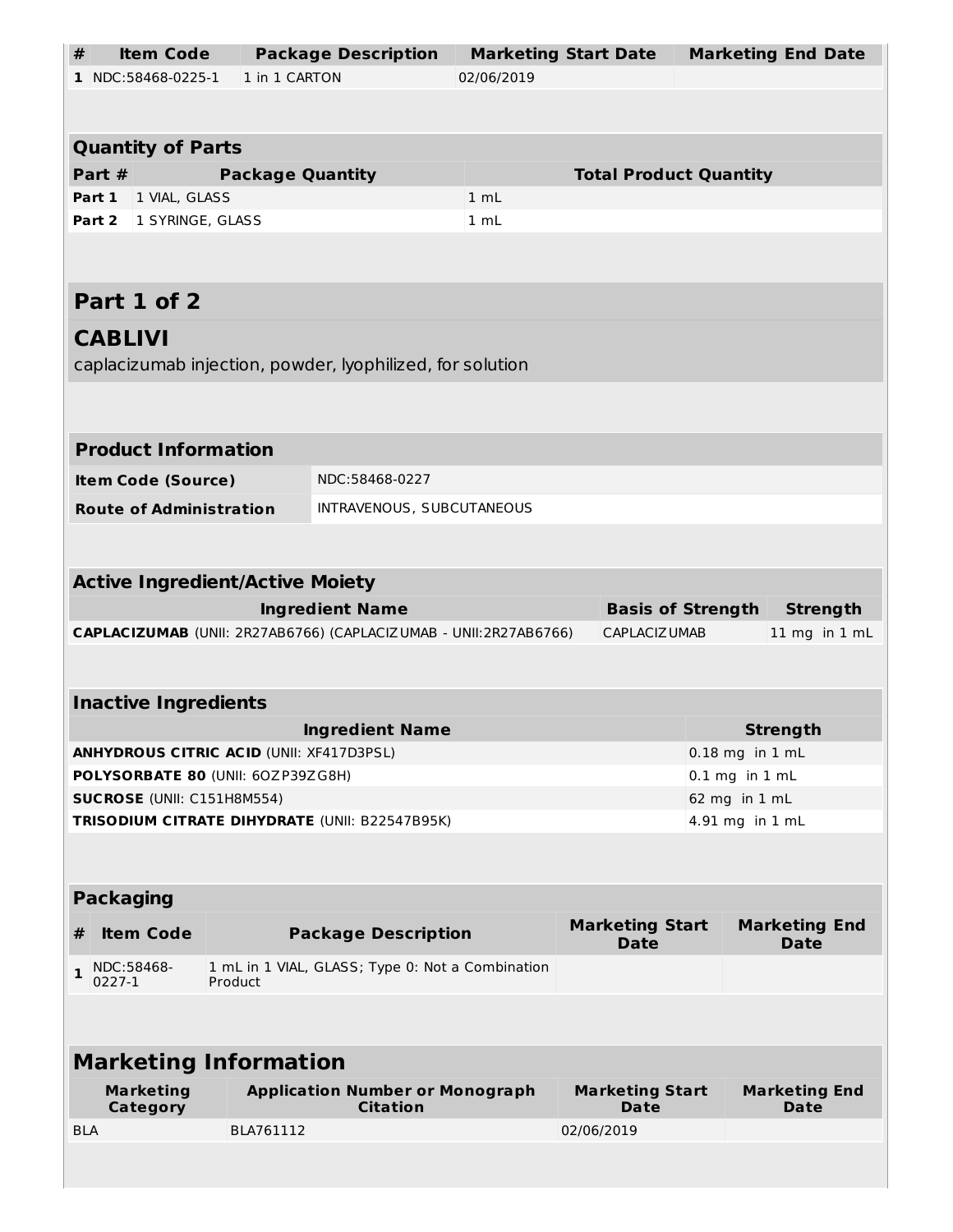| Part 2 of 2                          |                                                                       |                                                           |                                       |                                     |
|--------------------------------------|-----------------------------------------------------------------------|-----------------------------------------------------------|---------------------------------------|-------------------------------------|
| <b>WATER</b><br>water solution       |                                                                       |                                                           |                                       |                                     |
|                                      |                                                                       |                                                           |                                       |                                     |
| <b>Product Information</b>           |                                                                       |                                                           |                                       |                                     |
| <b>Item Code (Source)</b>            |                                                                       | NDC:58468-0229                                            |                                       |                                     |
| <b>Route of Administration</b>       |                                                                       | INTRAVENOUS, SUBCUTANEOUS                                 |                                       |                                     |
|                                      |                                                                       |                                                           |                                       |                                     |
| <b>Inactive Ingredients</b>          |                                                                       |                                                           |                                       |                                     |
|                                      |                                                                       | <b>Ingredient Name</b>                                    |                                       | <b>Strength</b>                     |
| <b>WATER (UNII: 059QF0KO0R)</b>      |                                                                       |                                                           |                                       |                                     |
|                                      |                                                                       |                                                           |                                       |                                     |
| <b>Packaging</b>                     |                                                                       |                                                           |                                       |                                     |
| <b>Item Code</b><br>#                |                                                                       | <b>Package Description</b>                                | <b>Marketing Start</b><br><b>Date</b> | <b>Marketing End</b><br><b>Date</b> |
| NDC:58468-<br>$\mathbf{1}$<br>0229-1 | 1 mL in 1 SYRINGE, GLASS; Type 0: Not a<br><b>Combination Product</b> |                                                           |                                       |                                     |
|                                      |                                                                       |                                                           |                                       |                                     |
| <b>Marketing Information</b>         |                                                                       |                                                           |                                       |                                     |
| <b>Marketing</b><br><b>Category</b>  |                                                                       | <b>Application Number or Monograph</b><br><b>Citation</b> | <b>Marketing Start</b><br><b>Date</b> | <b>Marketing End</b><br>Date        |
| <b>BLA</b>                           | BLA761112                                                             |                                                           | 02/06/2019                            |                                     |
|                                      |                                                                       |                                                           |                                       |                                     |
| <b>Marketing Information</b>         |                                                                       |                                                           |                                       |                                     |
| <b>Marketing</b><br>Category         |                                                                       | <b>Application Number or Monograph</b><br><b>Citation</b> | <b>Marketing Start</b><br><b>Date</b> | <b>Marketing End</b><br><b>Date</b> |
| <b>BLA</b>                           | BLA761112                                                             |                                                           | 02/06/2019                            |                                     |
|                                      |                                                                       |                                                           |                                       |                                     |

**Labeler -** Genzyme Corporation (025322157)

# **Establishment**

| <b>Name</b>                                     | <b>Address</b> | <b>ID/FEI</b> | <b>Business Operations</b>            |
|-------------------------------------------------|----------------|---------------|---------------------------------------|
| Richter Helm Biologics GmbH and Co KG (Bovenau) |                |               | 329773852 API MANUFACTURE(58468-0225) |

# **Establishment**

| <b>ID/FEI</b> | <b>Business Operations</b> |
|---------------|----------------------------|
| 340885442     | ANALYSIS (58468-0225)      |
|               | <b>Address</b>             |